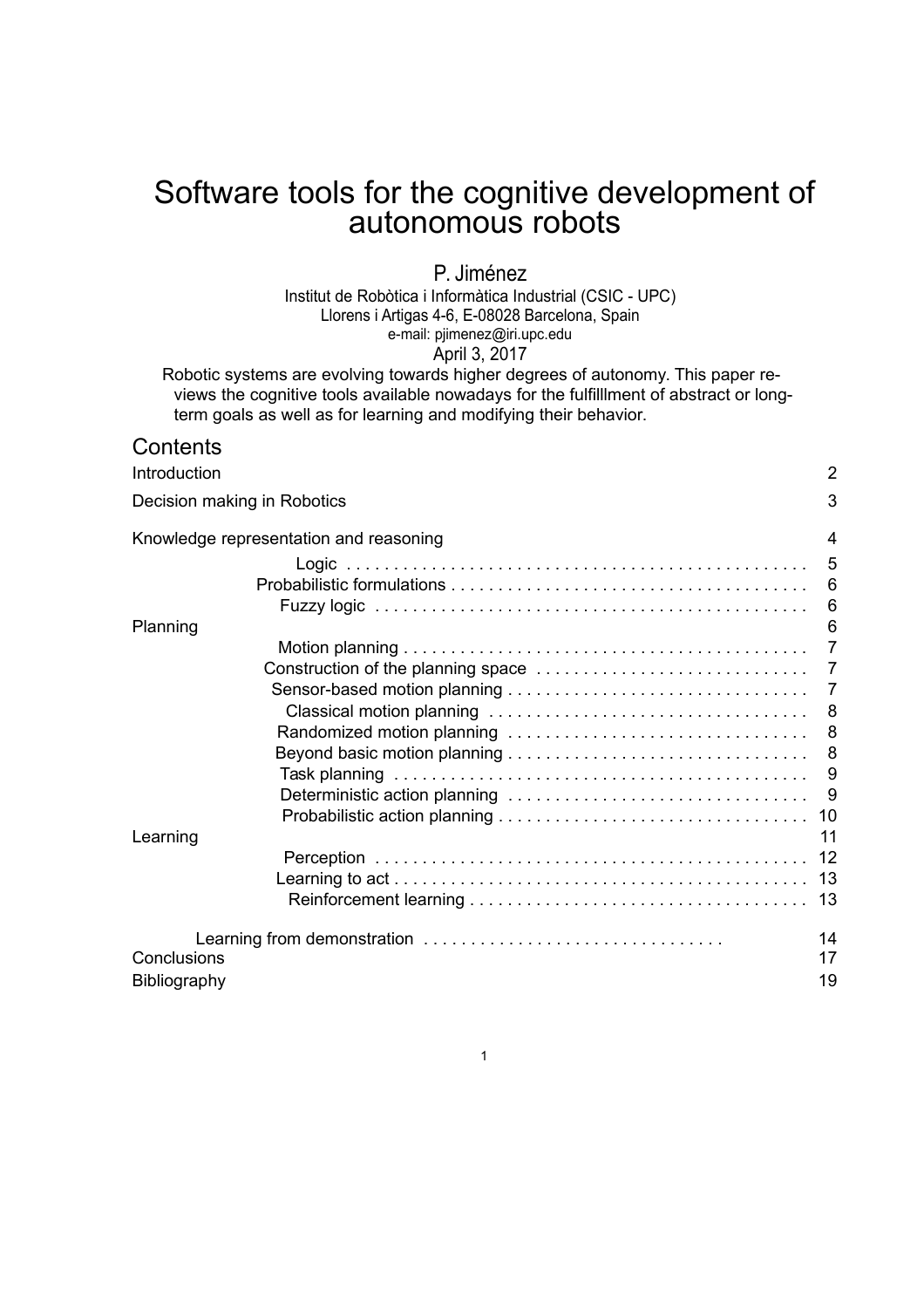### Introduction

Machines are powered artifacts intended at performing a given action. They can be viewed as more or less sophisticated tools, designed for executing specific work. Among all the machines developed by human mind, robots deserve a special place. The standard definition (ISO 8373) of an industrial robot stresses the following key aspects of its unique nature:

- Automatic control: robots deploy their activity without intervention of a human.
- Multifunctionality: robots are not constrained to perform a single, specialized action, but the same robot arm can execute as different tasks as manipulation, painting, welding, or inspection, with a simple (possibly automated) tool change.
- Reprogrammability: the trajectories and tasks developed by the robot can be easily modified by software, i.e., rewriting and/or executing a different program, without the need of readjusting the hardware.
- Continuous workspace: the robot can position itself in any point within its reach and follow arbitrary trajectories.

These features distinguish industrial robots from conventional machines. However, the degree of autonomy of such robots is heavily restricted by their environment: they are only able to deal with incidences within a quite constrained and structured world. They are certainly able to adjust their trajectories to the actual position and orientation of arriving workpieces, or to react to failures like the absence of a piece supposed to be there or to observed defects. They can even respond to certain non-trivial sensory input like computer vision, e.g. for classification or failure detection. But to cope with the contingencies of the unstructured world outside controlled environments, some more steps have to be taken. First, sensory input becomes now an unavoidable must. The world is continuously changing, and agents like robots need to have an updated picture of the world's state in order to be able perform meaningful actions. Basic home robots like vacuum cleaners rely on very simple bug-like sensor systems based on infrared range measuring and contact detection. This sufices for the duties they are endowed with. The environment is now not as structured as in the case of industrial robots, but it has still well-defined features: a home vacuum-cleaner robot is not expected to be deployed on the streets, and a lawn-mover robot will rapidly be stuck in the savannah (if not attacked by a cheetah!). Moreover, the work they have to perform is quite simple and specific.

More advanced interaction with the surroundings like object manipulation or cooperation with humans requires a quite more sophisticated perception. Computer vision techniques are to be applied for image processing, object (or people) recognition, and scene understanding (i.e., annotating its elements and establishing their –mostly spatial– relationships). In many cases, the robot will need to learn what it is watching at. Learning in perception is in first instance a classification or categorization issue: when not predefined by the human through a set of salient features, classes have to be constructed from a number of labelled examples,

#### Introduction 2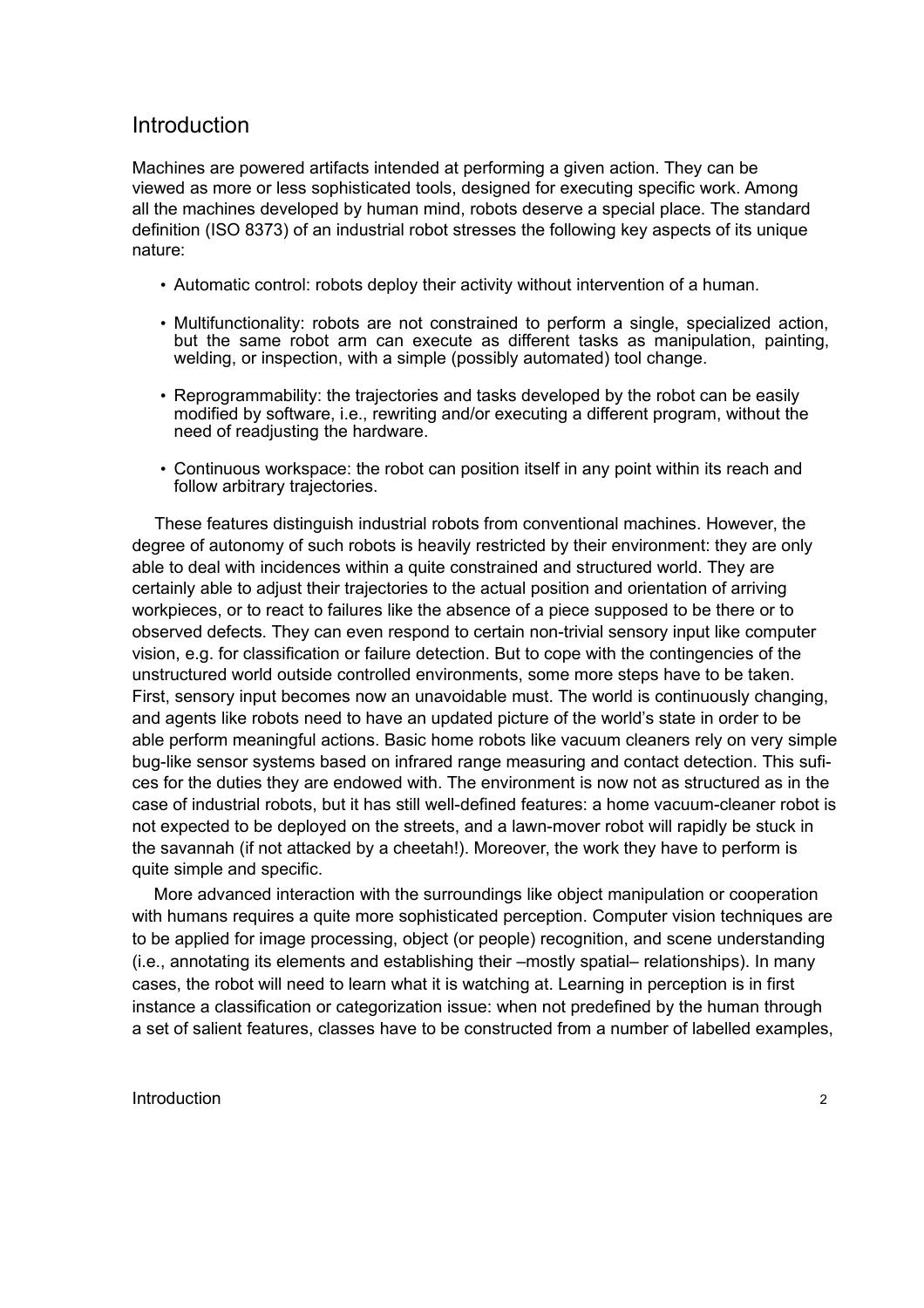whose attributes have to be generalized so that in a later recognition phase the specific object perceived is correctly fit within its corresponding class. The classified object is automatically bestowed with the characteristic attributes of its class. Nowadays, with tools like the Convolutional Neural Networks (CNNs) computer vision is quite reliable in classification, even with regard to visual hindrances like poor illumination or partial occlusions. However, artificial systems are still far from human performance with respect to interpreting a scene, specially if a number of commonsense or cultural cues are involved.

Perception alone does not suffice, the robot must also be able to decide which action to perform next and to execute this action. Decision making in Robotics is obviously intended to be an autonomous process. The scope of the required cognitive load ranges from purely reactive to highly deliberative systems. These different approaches are briefly reviewed in Section "Decision making in Robotics". They provide the framework within which the cognitive processes that are needed to grant autonomy to the robotic agent take place. The term *cognitive process* has to be interpreted as referring to those algorithmic procedures that mimic higher mental processes in humans, without pretending the machine to own a mind.

Short-term decisions taken by a robot are not quite difficult to trace (i.e., to follow the process or to understand how they have been taken) or even to predict, in general. More involved are long-term decisions, as they rely on a planning process that may include a high number of planning operators (PO) that represent the individual actions, and a much higher number of possible combinations of such POs. These POs may be either provided as a fixed repertoire by the human designer or programmer, or they can be learned by the robotic agent directly from its perception channels. This said, it is clear that the two relevant cognition processes involved in decision making are learning and planning. Despite learning takes place earlier in the information processing ow than planning (we will see that this is not always true), we will examine planning first (Section "Planning") in order to get a better idea of what has actually to be learned, and then some learning paradigms will be overviewed in Section "Learning". These two sections constitute the core of this presentation, and besides providing a brief description of the corresponding processes, we will emphasize to which extent their outcomes are determined by human design or intervention. A summary and some reflections on the latter are finally provided in the concluding remarks of the paper.

# Decision making in Robotics

The behavior of robots is managed by the control system, like in any automatic machine. In the case of robots, this control is heavily software-based. The computer programs that decide in any moment how the robot will respond to specific stimuli and how it will perform its duties have been designed and encoded by human programmers and users. The different control schemata can be summarized as in<sup>1</sup>:

- 1. Reactive control ("don't think, react")
- 2. Deliberative control ("think, then act")
- 3. Hybrid control ("think and act independently in parallel")
- 4. Behavior-based control ("think the way you act").

<sup>1</sup> Maja Matarić, 'Learning in behavior-based multi-robot systems: Policies, models, and other agents' (2001) 2(1) Cognitive Systems Research 81 hhttp://dx.doi.org/10.1016/S1389-0417(01)00017-1i .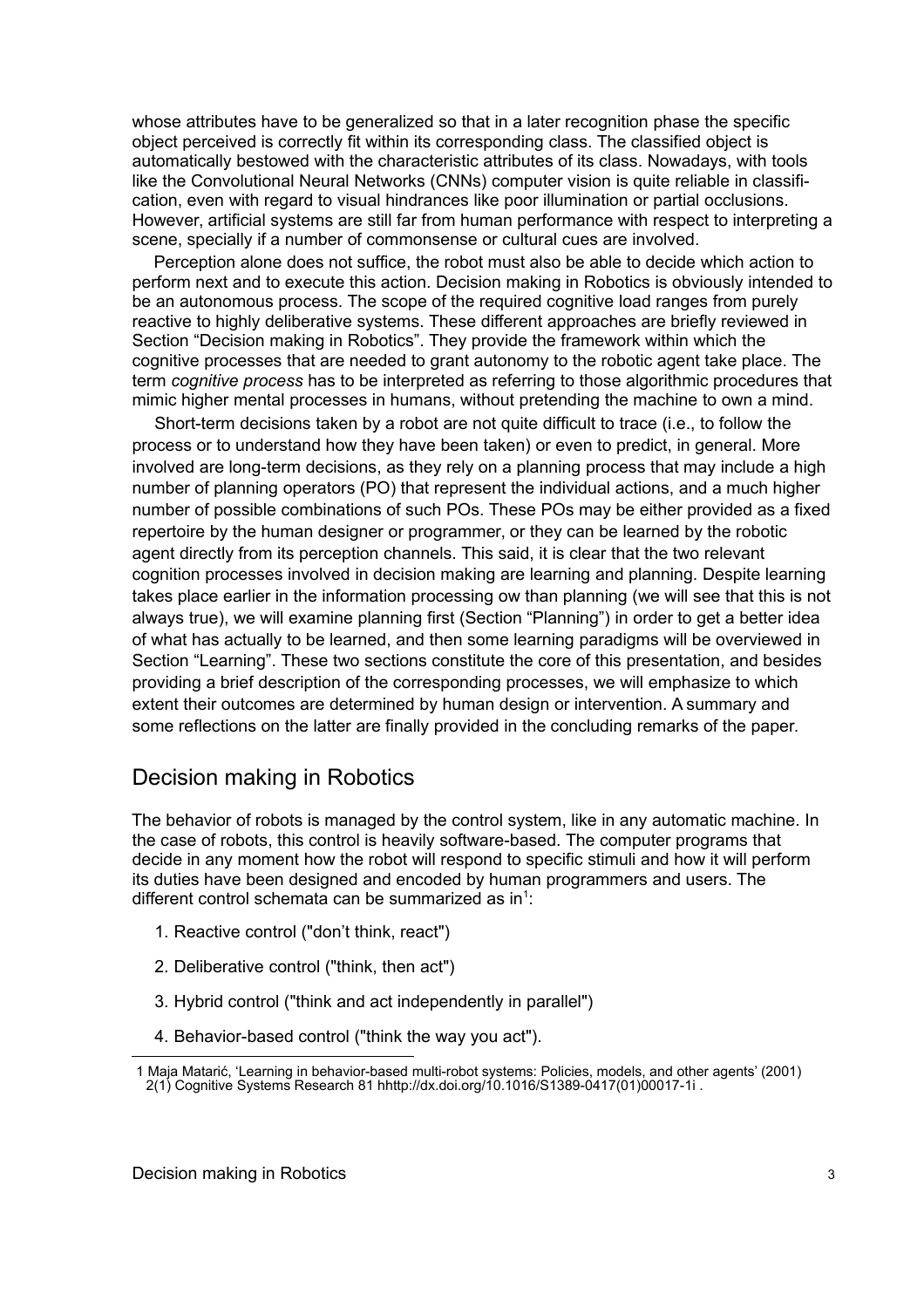Purely reactive controls are also the most predictable ones -up to failures-, as any response to foreseen inputs has been previously programmed by the human, and unforeseen inputs are simply ignored. The main advantage of this control architecture is its swift response, its main draw-back its lack of flexibility. Deliberative systems, on the contrary, thanks to their powerful cognitive tools -which are the subject of the rest of this contribution-, display a far more elaborated adaptability to changing conditions of the environment. Nonetheless, their response may come too late for a system which is embedded in the real world with all its threats and contingencies, as such deliberative processes are highly timeand resource-consuming. This justifies the hybrid control architecture, which provides immediate response to urgent issues (as long as they are predictable) thanks to the reactive component, whereas they are also capable of long-term adaptation to the world changes (sometimes such systems are also said as being both goal and event driven).

As for behavior-based control, it will not be tackled in this paper, but it deserves some words before proceeding to the cognitive processes. Behaviors can be thought of as small programs encoding input-output responses, operating at different levels of abstraction (without making any hierarchical structure explicit) and highly interconnected. The famous behavior-based subsump-tion architecture of Rodney Brooks is the paradigmatic example of this control concept, postulating that complex behaviors can *emerge* from this interconnectivity and activity of simple behaviors. Predictability goes lost as the complexity of the system grows. The idea of emergent behavior appears also in *swarm robotics*, each robotic unit being quite simple but the whole swarm being highly interconnected. Thanks to this dense communication and feedback, simple rules can make emerge complex behaviors.

As just said, we will concentrate on the cognitive processes of deliberative systems. Although they are presented independently from one another, it should be clear that reasoning constitutes in some sense the theoretical background of the other functions, and planning and learning are intimately related, as the trajectories or the symbolic actions used by the planner may be the out-put of the learner. Moreover, planning may be part of the learning process (at symbolic level): the planner uses the rules as learned so far to determine whether they are enough and correct to al-low the accomplishment of the task. If not, the necessary modi cations in the symbolic representa-tion of actions have to be undertaken (rule re nement). Thus planning does not only provide the required instruction sequence for task ful llment (to be translated into robot commands) but also plays an active role in the learning process.

# Knowledge representation and reasoning

Reasoning occupies the highest level in an intelligent robot's control architecture. Reasoning operates on a certain kind of knowledge representation (KR), which in Robotics may belong to one of three types:

- Logic-based KR. Statements are either true or false, and knowledge about the world's state is assumed to be complete.
- Probabilistic formulations. Statements are either true or false, but their particular truth value may be unknown.
- Fuzzy logic formalism. Instead of true or false, a statement may be true up to some degree. Stated differently: while in conventional logic the truth value belongs to the set  $\{0, 1\}$ , in fuzzy logic it can be any value within the interval  $[0, 1]$ .

Next, the main features of these KR and associated reasoning types are presented.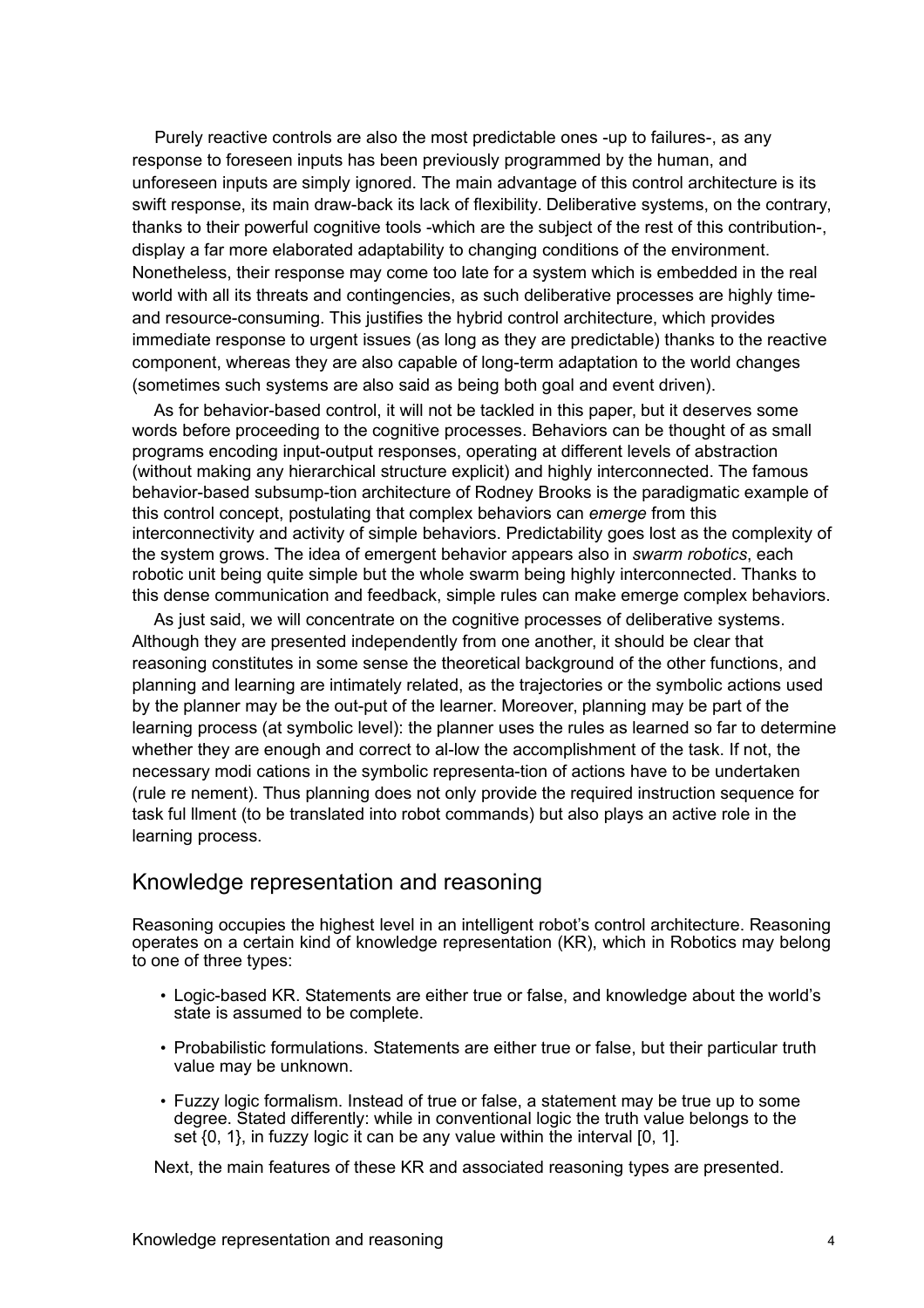### Logic

Logic, and more specifically *First Order Predicate Logic* (FOPL) is the archetypal KR in Artificial Intelligence, where reasoning is based on the powerful deductive mechanism (some reasoning systems may use inductive, abductive, or other types of logic inference mechanisms as well). Under simplifying assumptions, logic formulations and its derivate action planning mechanisms (see Section "Deterministic action planning") have been used in Robotics with some success. However, Robotics intrinsically comes with two hard problems for logic formalism. The first one is that robots are physical agents embedded in a changing world, whose actions are responsible of some of these changes. In logical terms, they have changed the truth value of some facts about the world, while others remain unchanged. Determining what changes and what remains may not be a trivial issue (this is known as the *frame problem*, see also again Section "Deterministic action planning"). The second point is that sensor information may conflict with previous beliefs, i.e. state a contradictory truth value about a known fact. Mechanisms may be foreseen for providing plausible explanations and resolve such conflicts, but again, this is not trivial to resolve. Such problems render a logical formulation of robots acting in the world as undecidable in general. Practical solutions consist in considering holding periods for formulas (the notion of *situation*), or in sacrificing  $completeness<sup>2</sup>$ .

*Description logics* (DL) have been consolidating their suitability for structuring semantic knowledge about the world. By inheriting some of the features of classical KR formalisms like semantic networks and frame systems, they not only provide semantic structure and consistency to a particular domain, but also some form of inference, and thus they can be seen as forming "a certain family of decidable subsets of FOPL"<sup>3</sup>. DLs entail two main components:

- the upper ontology or *terminological knowledge (TBox)*, that is, the set of concepts of a particular domain and the relationships between these concepts, in particular equality and subconcept or superclass-subclass relation, the latter enabling property inheritance by creating a hierarchical taxonomy. *Concepts* are unary predicates, and concept conjunction, disjunction and negation may be used as combining operators. *Roles* are binary predicates that allow to express a semantic relation between two concepts.
- individual objects or *assertional knowledge (ABox)*, for grounding concepts and roles.

DLs come with some reasoning basics like consistency of the concept definition, subsumption and disjointness of concepts, consistency of the *ABox* with respect to the TBox, concept and role instances, all of which are decidable in a DL<sup>4</sup>. DLs are explained in more detail in a number of works, see<sup>5</sup> for a good introduction. DLs are at the base of web ontology languages, like OWL, devised at developing the semantic net. As for Robotics, serious efforts have been made to derive an ontology that allows sharing and exchanging knowledge between robots about objects, tasks and environments, like KNOWROB, based on DL, which uses OWL and exploits its hierarchical structure of classes that allows inheritance<sup>6</sup>. This has been extended with meta-information about the data to be exchanged, algorithms that were used for creating data and requirements that are

<sup>2</sup> Joachim Hertzberg and Raja Chatila, 'AI Reasoning Methods for Robotics' in Springer Handbook of Robotics (2008) hhttp:// dx.doi.org/10.1007/978-3-540-30301-5\_10i .

<sup>3</sup> ibid. 4 ibid.

<sup>5</sup> Franz Baader, Ian Horrocks, and Ulrike Sattler, 'Description Logics' in Steffen Staab and Rudi Studer (eds), Handbook on Ontologies (Springer Berlin Heidelberg 2004) hhttp://dx.doi.org/10.1007/978-3-540-24750-0\_1i .

<sup>6</sup> M Tenorth and M Beetz, 'KNOWROB knowledge processing for autonomous personal robots' (October 2009) hhttp://dx.doi.org/10.1109/IROS.2009.5354602i.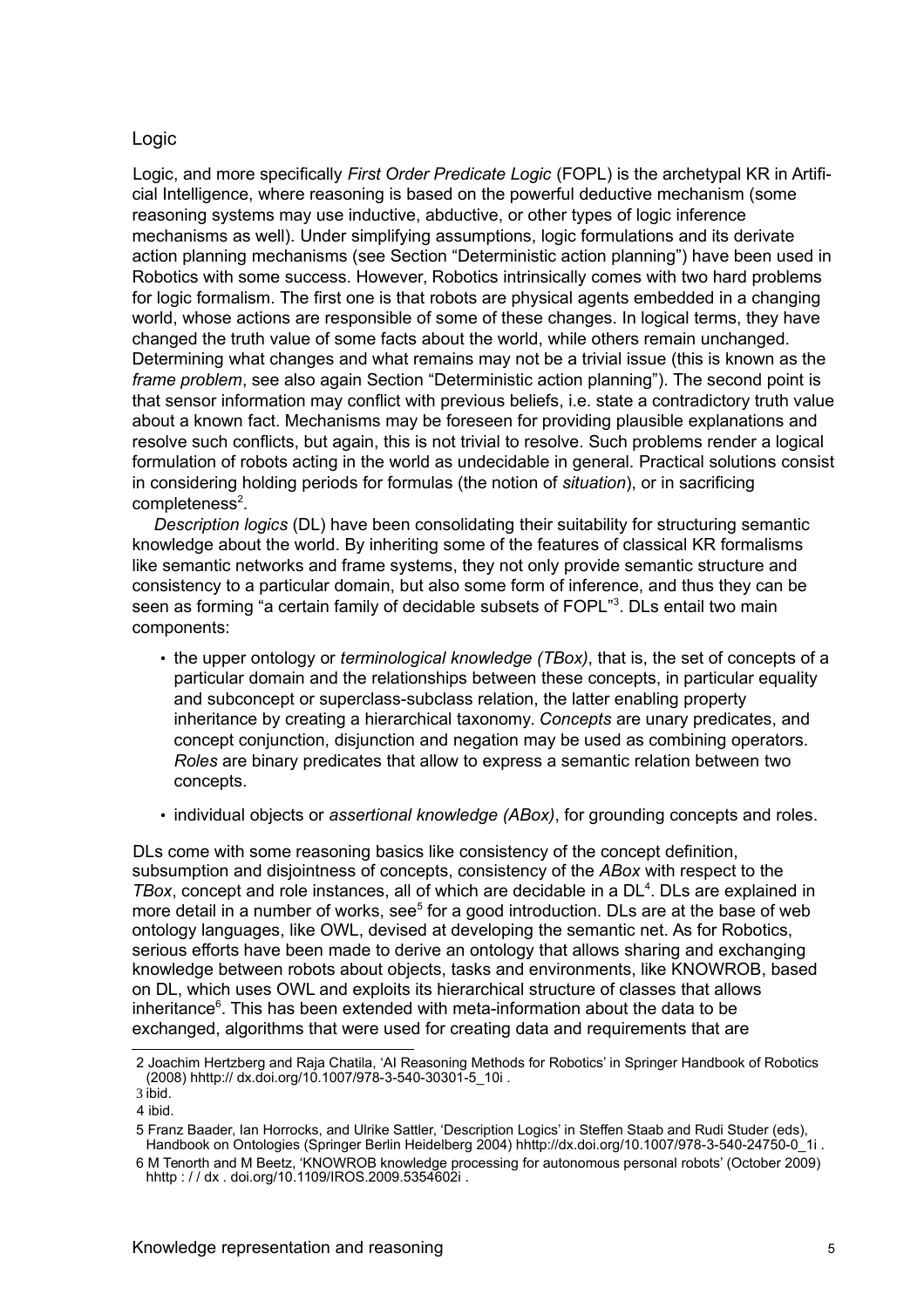needed for interpreting it, aiming at robots-to-robots sharing of knowledge across a robotic World Wide Web in the ROBOEARTH project<sup>7</sup>. In a top-ranked international professional association like the IEEE Robotics and Automation Society, a Working Group on "Ontology for Robotics and Automation" is active since 2012 and have developed already a standard on this subject<sup>8</sup>.

### Probabilistic formulations

As embedded creatures in the world, robots rely on sensors as the main source of information about their surroundings. However, too often such information is noisy or incomplete, leading to lack of information. But almost as frequently, this does not mean an absolute ignorance about a given world state, but some kind of knowledge about the chances of the different alternatives is available in general. This can be formalized quantitatively with probabilities associated to each option, and dealt with using tools like Bayes' rule. This is an inference mechanism for computing the probability of certain event, given the priors and dependent relevant probabilities. The practical implementation of this mechanism, that allows to know the probability of a certain cause being behind the observed effect, while avoiding the huge computational cost of a naive use of this mechanism, is known as *Bayes networks* (BNs), and for systems evolving with time, *dynamic Bayesian networks* (DBNs).

### Fuzzy logic

Fuzzy logic allows to reason about qualitative and approximate statements. It can be seen as a generalization of propositional logic with continuous truth values along the interval [0, 1], and reformulating logical junctors to operate with such numerical values (negation as the complementary to 1, disjunction as the maximum, conjunction as the minimum, etc.). Fuzzy logic knowledge bases, containing sets of *if-then* rules that relate fuzzy values of some variables to the fuzzy values of others, can be used for inference by forward chaining. Once the fuzzy value of a given variable is computed, it can be defuzzyfied by assigning a scalar value like the central point of the corresponding interval of possible values of this variable (if such a numerical value is necessary for the application at hand).

# Planning

Medium- or long-term goals require some kind of planning. Here the absolute timescale is not so relevant as the evolution of the world's state: long-term would refer, with this precision in mind, a time span in which many changes take place. This is generally associated to the fact that the robot has to concatenate a sequence of actions to achieve such a goal. Each such action modifies the world's state, either just by changing the robot's con guration, or by altering some aspects of the surroundings.

In Robotics two main types of planning have to be distinguished: motion and task planning. These two types occupy different levels as for degree of abstraction: task planning occurs at a for-malistic, symbolic level, whereas motion planning takes place in a geometric mock-up of the real world. In fact, motion planning could be considered to connect task planning to the real execution of the action commands, as long as such actions involve the displacement of the robot (or of a part of it). Action specifications are generally qualitative,

<sup>7</sup> M Tenorth and others, 'Representation and Exchange of Knowledge About Actions, Objects, and Environments in the RoboEarth Framework' (2013) 10(3) IEEE Transactions on Automation Science and Engineering 643 hhttp://dx.doi.org/10. 1109/TASE.2013.2244883i.

<sup>8</sup> http://standards.ieee.org/develop/wg/ORA.html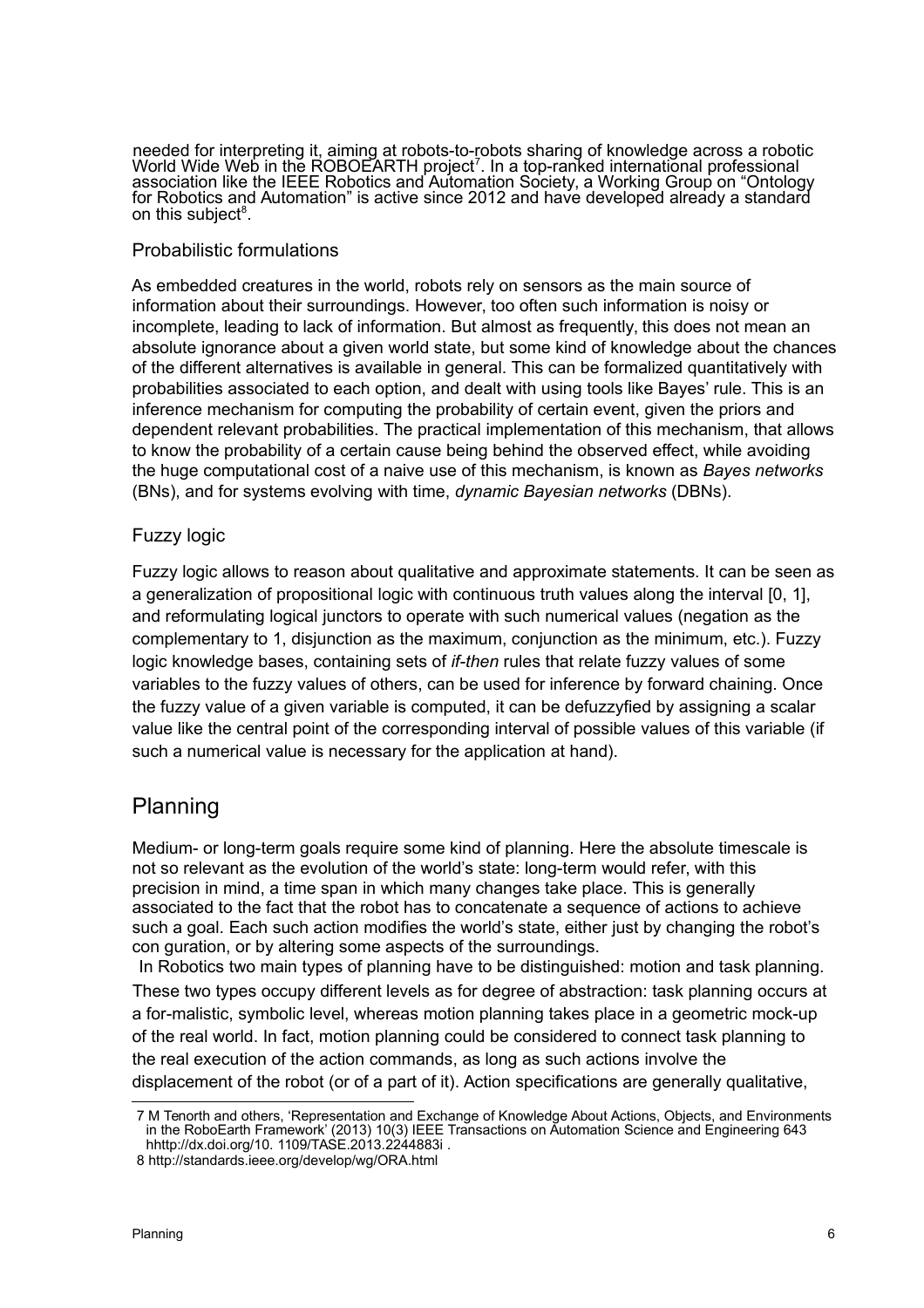whereas motion guidelines are quantitative, and despite having to consider additional control issues, their translation into executable motion commands is rather straightforward.

In the next sections the main traits and variants of the two types of planning are overviewed, in order to provide a rough idea of how they work and to which extent human intervention conditions the outcome of the planner.

#### Motion planning

The motion planning problem is formalized as given an initial (or start) and a final (or goal) configuration of the robot, and a description of the free-space (or, in a complementary fashion, of the present obstacles), to determine a collision-free motion from the start to the goal. The notion of *configuration space* (C-space) is quite useful: the dimensions of such space correspond to the degrees of freedom of the robot, and therefore in such a space the robot becomes a point, and the solution path is unidimensional. The counterpart is that the planning space has now as many dimensions as the number of degrees of freedom of the robot, and the layout of such a space is not quite intuitive. C-obstacles are all the configurations resulting in a collision of the robot with surrounding objects.

#### Construction of the planning space

In academic toy examples, a geometrical description of the environment where planning takes place is already assumed to be provided. Other sources of existing environment descriptions are architectural plans, city maps, roadmaps, geographical maps, etc. The problem is that such maps often do not provide the level of granularity or detail required by the robot, and more importantly, they almost surely do not reflect the real layout as for the presence of obstacles. Furniture is displayed at a fixed position in an architectural plan, but chairs can be displaced and occupy unsuspected locations. A country map may not show the fences crossing a path, not to speak from all the mobile obstacles encountered in urban or rural environments, etc. Therefore, if such information is used, it has to be complemented with online observations of the environment by the robot. Aerial photographs or videos taken by a drone may provide such updated information to ground robots. Alternatively, mobile robots equipped with online cameras and/or range sensors can construct their own maps, following the techniques generically known as Simultaneous Localization and Mapping (SLAM). Robust algorithms exist nowadays for solving this task.

C-obstacles are difficult to construct explicitly, besides very simple cases. The randomized motion planning algorithms explained below, however, avoid this step and resort to efficient collision-detection algorithms only when needed.

#### Sensor-based motion planning

It could be the case that no geometric description of the environment is available at all. Moreover, the robot may be equipped with just quite simple onboard contact or range sensors. Even with such limitations it is possible to derive some strategies that allow the robot to nd a path leading to the goal. They are known as *bug-algorithms*, because such robots really act as simple animals with limited perception. The robot is assumed to have some notion, at any location, of where the goal is, and proceeds towards it in a straightforward fashion and surrounding obstacles found on its way.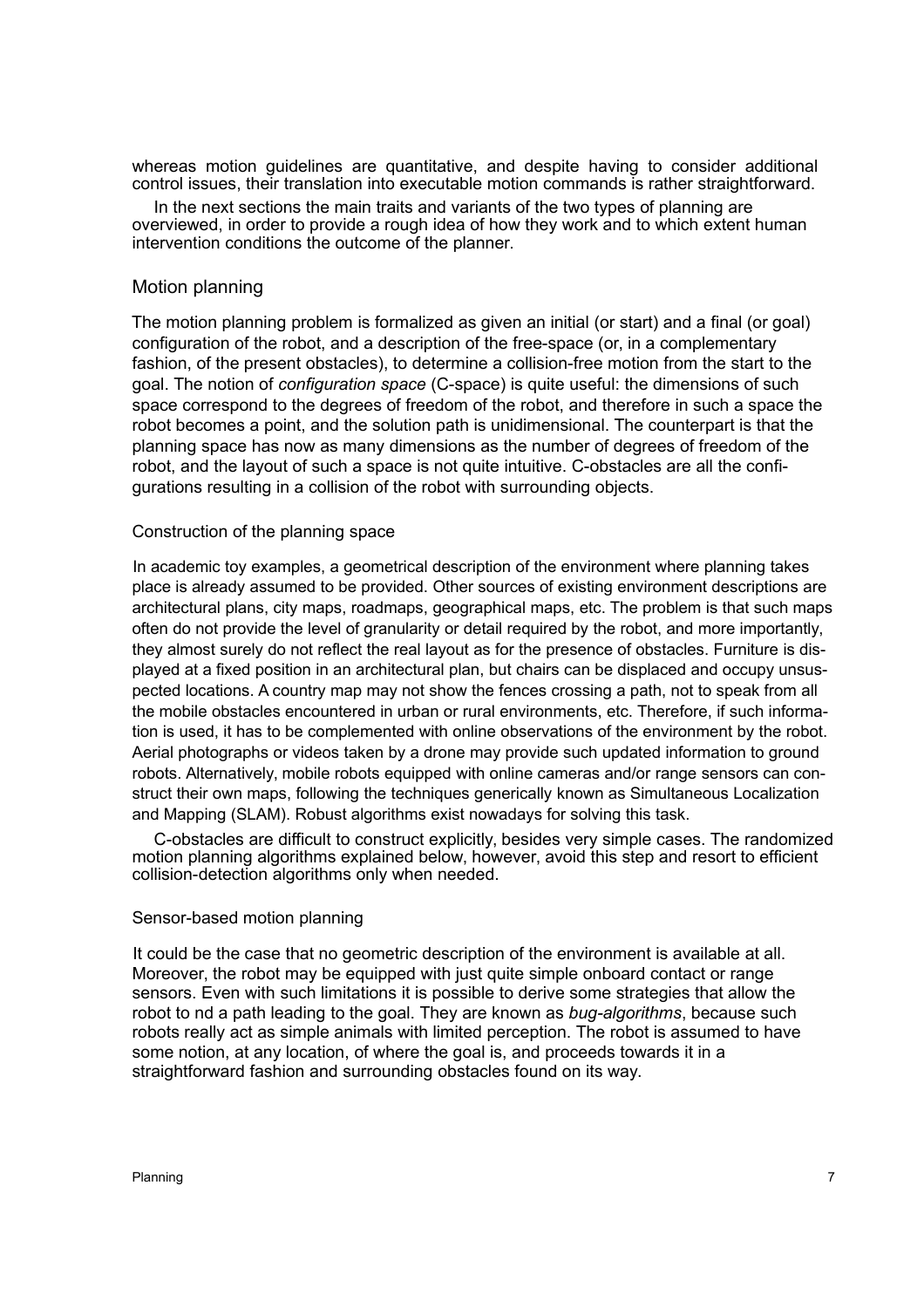#### Classical motion planning

These methods operate on full descriptions of the C-space, i.e. a geometrical model of the space is available. They include **Potential functions**, **Roadmap methods**, **Exact** and **Approximate cell decompositions**. These methods really work well only for simple low-dimensional settings. Practical methods, working efficiently for real robots, rely on probabilistic approaches, and have to sacrifice completeness for efficiency. They are shown next.

#### Randomized motion planning

This family of methods bases its success on sampling the C-space and computing possible robot-obstacle collisions only at the sampled configurations, as well as at some points of the segments joining them. These methods are said to be probabilistic complete: if a solution path exists, the algorithm will eventually find it (the probability is higher the more samples are used). The two main families of methods are the **Multi-query planners** where the constructed roadmap can be used for di erent queries (i.e., finding the path between different start-goal point pairs), the paradigmatic approach being the *probabilistic roadmap method* (PRM), whereas the **Single-query planners** consider exclusively a specific start-goal pair, constructing on the fly a tree-structure for this planning query, with the *Rapidly-Exploring Random Trees* (RRT) as the basic algorithm of this family.

#### Beyond basic motion planning

Particular problems go beyond the basic formulation of motion planning, and specific methods have been devised for each of them.

- **Differential constraints**. Planning with constraints on velocity and acceleration is known as kynodinamic planning (in particular, planning both a path and velocities along it for a robot arm is termed trajectory planning), and if such differential constraints cannot be integrated into derivative-free constraints -like in vehicles with limited turning radius-, we have a nonholonomic planning problem.
- **Multiple robots**. In a scenario composed of multiple robots, collision-free paths have to be found that allow each one of the robots reach its individual goal. Decoupled approaches, like prioritized planning or xed-path coordination, are preferred to costly centralized solutions.
- **Moving obstacles**. It is assumed that the motion of the obstacles is known in advance. In such cases, an additional temporal dimension could be added to the configuration space, with the constraint that only forward paths along this dimension are allowed. Planning in such a space is computationally hard. Alternatively, the problem may be decoupled into a path planning and a motion timing part.
- **Manipulation planning**. Here transit and transfer modes have to be considered, the first being standard motion planning problems of the robot towards a part, the second being the robot carrying the part. The achievement of stable grasps has also to be included in the planning.
- **Assembly planning**. Planning the ways the different parts of an assembly can be brought together, respecting the precedence constraints between the parts (some part must be mounted before others).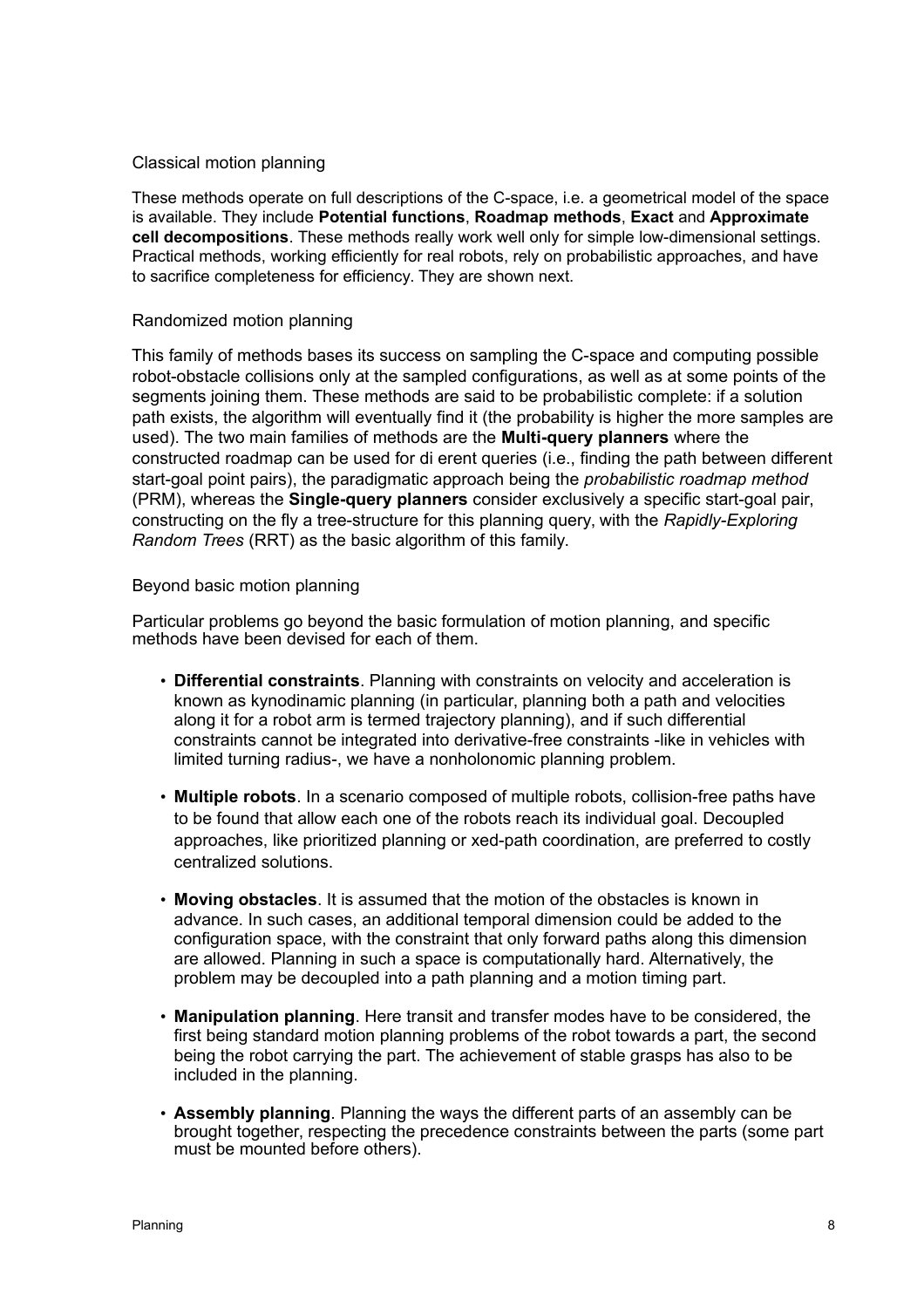• **Planning with sensing uncertainty**. This type of planning copes with limited knowledge about the configuration space. Sensor information is employed to plan in an information space instead, with information feedback about the current state.

### Task planning

Task or action planning consists in symbolic planning in terms of statements about the world and the robot. Actions modify the current world state where they take place, and planning aims at se-quencing or concatenating actions such that starting at an initial state, a goal state is achieved.

This concept is transversal to scheduling, which means resource allocation (time, energy consumption, etc.) to a set of actions, so that specified deadlines are met while respecting resource limitations<sup>9</sup>. Planning techniques with time constraints allow to cope with the two problems simultaneously, and not in cascade as traditional approaches. However, here we will concentrate on the planning problem alone.

#### Deterministic action planning

First planners like STRIPS (developed by Richard Fikes and Nils Nilsson in 1971 at the Stanford Research Institute for computing simple plans for the mobile robot Shakey) were based on a propositional logic formulation of the world. States are described by sets of conditions (propositional variables), so that the initial state entails the set of conditions that are true at the beginning (all the others are assumed to be false), and the goal state the set of conditions that have to be true plus the set of conditions that must be false. The planning operators (PO) represent actions, and are represented by a quadruple that includes two sets for the preconditions (conditions that must be true and conditions that must be false in order to execute the actions), and the postconditions or effects of the action (again a set of true and another of false conditions). Planning consists then in determining a sequence of POs that change the world successively from the initial to the goal state. This planning language is deterministic in that after execution of each action, effects hold completely.

This has inspired what nowadays are known as *Planning Domain Description Languages*  (PDDL). Algorithms based on PDDL make the planning problem tractable by resorting to simplifying assumptions, that may include  $^{10}$ :

- finiteness (the domain has only finitely many objects, actions, and states)
- information completeness (the planner has all relevant information at planning time)
- determinism (actions have deterministic effects)
- instantaneousness (actions have no relevant duration)
- idleness (the environment does not change during planning)

These languages extend the propositional nature of STRIPS by upgrading to predicate logic formulations, that is, allowing the existence of non-grounded variables, besides the constants, in the describing conditions. Thus, the preconditions and effects of the POs representing actions include also free variables, and planning requires not only finding a sequence of POs but also grounding consistently their variables, i.e. determining valid

<sup>9</sup> Hertzberg and Chatila (n 2). 10 ibid.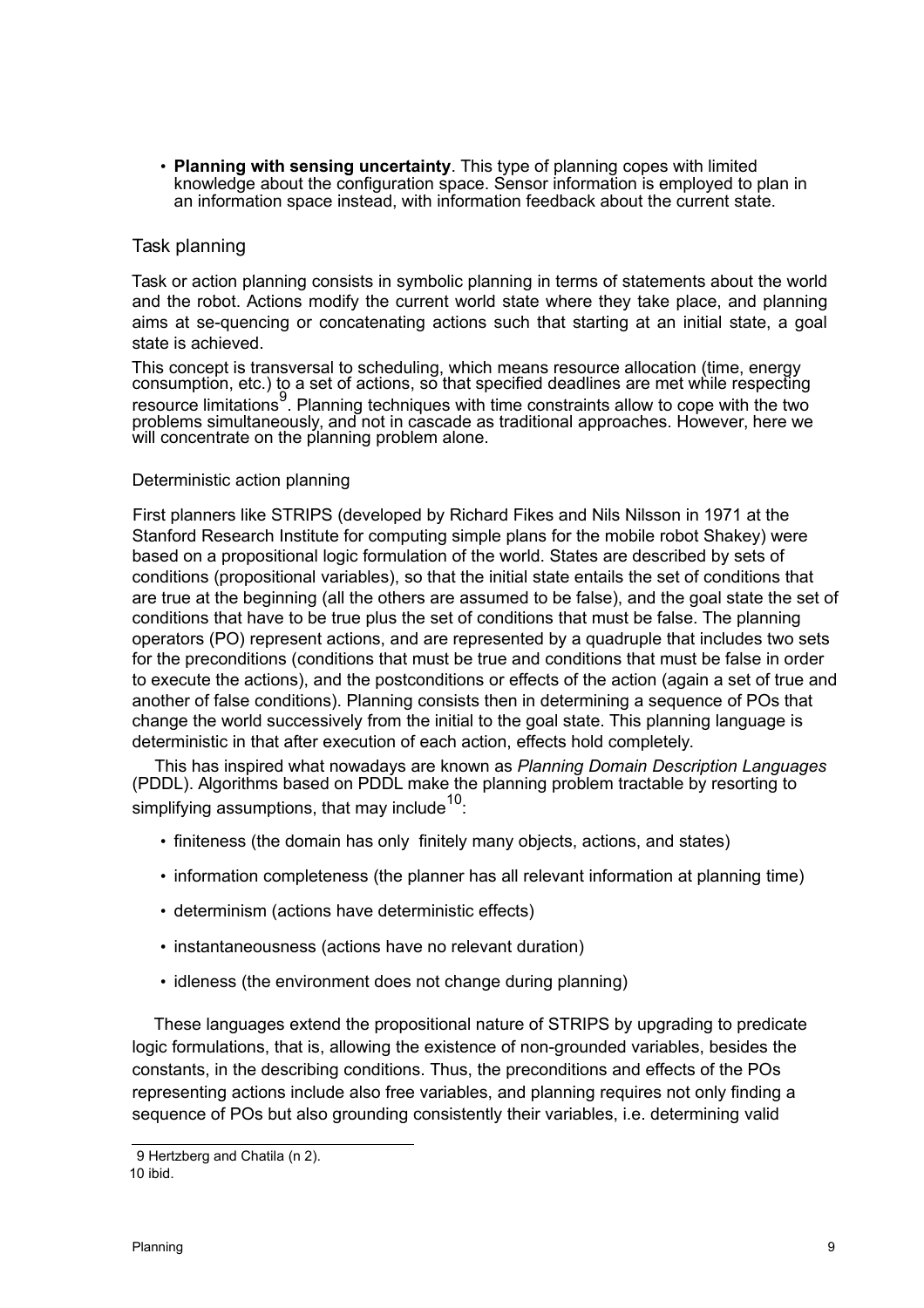constant values for these variables. For this reason, a PO is now also known as *action schema*, it is a structure where different groundings are possible.

The PDDL is also a standard to which different specific languages adhere, where some additional features may exist like argument typing, equality handling, conditional action effects, and some restricted form of FOPL statements<sup>11</sup>. Temporal planning, that is, allowing actions to specify durations (thus overcoming the instantaneousness assumption) is a distinctive feature of the extension PDDL2.1<sup>12</sup>.

Planning not necessarily produces a total order or linear plan, but also partial order or nonlinear plans are a possible outcome. In such plans, a set of actions and an ordering relation between them are determined, whereas unordered actions may be executed in any sequence (in some formalisms even in parallel). Classical formulations of this partial-order plan generation start with the empty plan, which contains just the initial and the goal conditions, and iteratively introduce new actions by checking if the generated conditions respect the partial ordering relations. This strategy would lead straightforwardly towards the solution if all the actions were independent, but quite frequently it appears that the effects of a newly introduced action threaten the partial ordering in the plan attained so far. A way out of such conflicting and time consuming interactions is to resort to subplans as planning macros, thus obtaining a hierarchical structure for planning, This is the idea behind hierarchical task networks (HTNs), were the plan is incomplete as long as there exist unexpanded (i.e., to the lowest level in the hierarchy) subplans.

Newer deterministic planners which have earned considerable success like GRAPHPLAN rely on the expressive power of *planning graphs* and the strength of logical inference by *planning as satisfiability*. As a drawback, the latter introduces the well-known *frame problem*, i.e., how to express changes without having to state explicitly all what remains unchanged. Alternative logic formulations like *deductive logic* or *temporal logic* have also originated quite efficient planners.

#### Probabilistic action planning

Modern planning approaches cope with the fact that sensors often provide incomplete information, which means that planning has to be performed under uncertainty. The standard formulation of this kind of problems is the Markovian decision processes (MDPs). To the conventional sets of states *S* and actions *A*, a new feature is added, namely that action models include conditional probability distributions for the corresponding state transitions. Typically this means to specify for each possible effect of an action a certain probability of occurrence. The aim is to obtain a *policy*, that is a function that maps states into actions, and such a policy may be derived from *value iteration* (VI) or *policy iteration* (PI) algorithms. As explained later in the context of reinforcement learning, such methods aim at maximizing the overall *utility* of the plan (where the utility of an individual action would be the negative cost associated to this action).

Like in the case of deterministic planners with PDDL, also standards have been provided in international planning competitions for probabilistic planners: PPDDL (with the first P standing for Probabilistic) and more recently RDDL (inspired in the transition models of DBNs).

One step further is to relax the complete observability assumption of the world state. This gives raise to the Partial Observability Markov Decision Processes (POMDPs), that add to the MDP formulation an *observation model*: a finite set *O* of possible observations that the robot can perform, as well as the conditional probabilities of making a specific observation *o* in state *s*. Reformulating planning in the *belief space*, i.e. probability distributions over the 11 Hertzberg and Chatila (n 2). 12 ibid.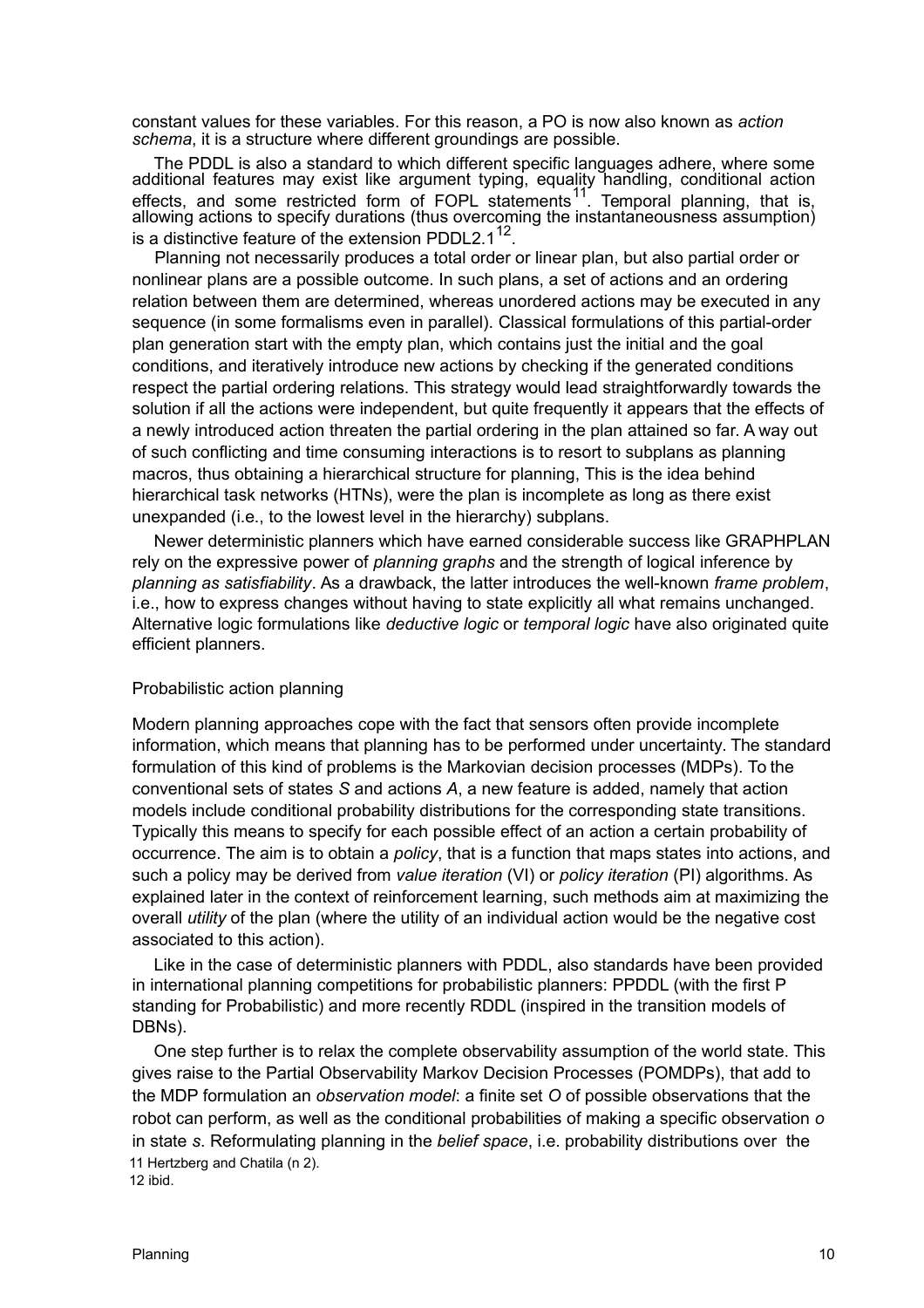state space corresponding to the robot's belief of being in such state after executing action *a* or observing *o*, the same search techniques as in MDPs can be applied, namely VI or PI. As belief space is exponentially larger than state space, only quite simple POMDPs can actually be tackled in this way, although also some approximations make it more tractable<sup>13</sup>.

Finally we have to stress again that generally the robots have a fixed repertoire of actions, and if no combination of such actions produces a satisfactory fulfillment of the goal, the robot ends up concluding that no plan exists. The way out is providing the robot with the capability of expanding this repertoire. This means learning new actions.

# Learning

Outside of the controlled and structured environments where most robots dwelled up to now, robots have to face a world they know nothing about. Their human programmers may provide them a declarative description of some of the world's traits. Such a formal description is obviously incomplete, inaccurate, simplistic and hardly useful for mere survival. In other words, robots have to carry out their activity in a world that is

- partially known, (i.e., incomplete knowledge about the world)
- partially observable (not even relevant observations can be taken for granted), and
- dynamic (i.e., changing).

As for the latter, one should add that changes stem either from ambient<sup>14</sup> phenomena or from actions performed by other agents. Some of such changes can be anticipated with reasonable assumptions on expected behaviors: ambient changes may follow physical laws or established rules, whereas agent actions may adjust to the knowledge about its goals and motivations. Such knowledge may be previously encoded in the robot's knowledge base, or it must be acquired, i.e. *learned*. Non-coded as well as unpredictable knowledge render learning as an unavoidable requisite for autonomous robots to be deployed in unstructured environments. To this end, machine learning techniques apply.

A classical but quite informative classification of learning strategies distinguishes between supervised and unsupervised methods. In **supervised** learning, there is a teacher providing feedback to the system about its learning performance, by providing the correct answer after execution of the learned action or task. This can also be expressed in terms of formulating the goal of learning in terms of computing the function *f* that relates a given input *X* with an output *Y* , that is, *Y= f (X)*: in supervised learning, the corresponding *Y* to certain *X* is provided by the teacher, that can supervise how in successive iterations function f is approximated increasingly well. It is also the teacher who decides when the learning system has achieved an acceptable level of performance and learning terminates. The two big families of supervised learning methods are *classification* methods (here, each output *Y* is a class or category, and function *f* has to correctly assign each individual *X* to its class) and *regression* algorithms (both variables are numbers and *f* may be an analytical function like for example in linear regression). Supervised learning can of course also take place at a symbolic level, like *inductive logic programming*, which aims at synthesizing a minimal

<sup>13</sup> Hertzberg and Chatila (n 2).

<sup>14</sup> including both natural episodes as well as typical –possibly regular– events in human environments, like the alternation in tra c lights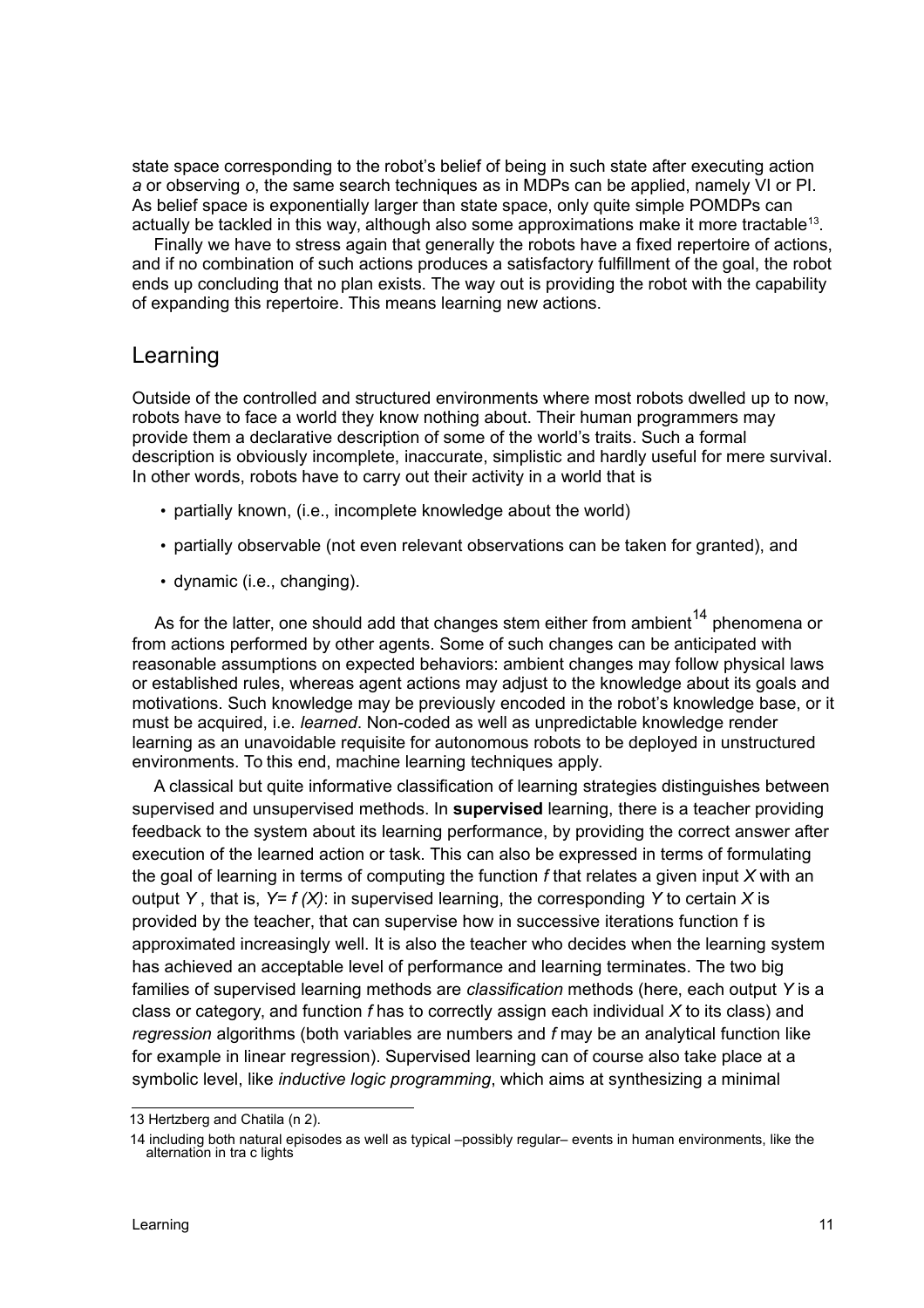logical program that provides the correct true or false values to the corresponding input variables. Popular classification methods used in Robotics include:

- **Support Vector Machines** (SVM), which try to maximize the gap separating the data belonging to different classes (the base procedure is linear, but the kernel trick allows for non-linear separating functions as well).
- Statistical methods like **Bayesian learning** (an application of the Bayes rule in order to find the probability of a certain class to be the one to which the input data belong, knowing the priors of class distribution in advance and having determined the likelihoods of the data for each class in the training phase), and its variants maximum likelihood and expectation maximization.
- **Neural networks** (NN), which consist in combining basic computational units, called neurons, linked by weighted connections. Each such neuron computes the weighted sum of its inputs and fires if this sum is larger than a given threshold. In the learning phase, the weights associated to each neuron input are updated until the network performs a satisfactory classification. NN allow for online learning, but they provide no insight into the classifier.

The supervised learning paradigm *par excellence* in Robotics is Learning from Demonstration, which is described more in detail in the homonymous Section.

**Unsupervised** machine learning, on the contrary, provides no information about Y to the learning system. There is no teacher and the system has to determine the implicit structure underlying the input data X. That is, it tries to model such distribution or structure, and performance can be expressed with regards to how well new data adjust to the found structure. Unsupervised learning families include *clustering* methods (inputs are grouped in clusters by some proximity or partitioning criterion, k-means clustering being a popular such algorithm) and *association rule learning* (i.e., to discover rules describing large portions of input data). In Section "Reinforcement learning" we take a closer look at this widely used and typical unsupervised learning scheme in Robotics.

In the case of a robot, due to its embodiment, embedded in physical surroundings, learning heavily relies on visual perception. Perception is the input stream from which descriptions about the current state of the world can be extracted, which in turn allows to couple sensed changes in the environment to particular actions performed by the robot. Thus, before examining learning paradigms, a brief overview on perception is provided. Unless othewise stated, we will always refer to visual perception.

#### **Perception**

In the context of learning, visual perception is doubtless the most powerful input channel for a robotic system to obtain a description of the world. It can also be the most efficient one, because of the immediate encompassment of a whole scene, as long as the involved visual processes avoid becoming a computational bottleneck. Computer vision (CV for short) is about processing static images or a continuous video stream, and this includes, in broad terms, the following steps:

- Image acquisition (with digital mono or stereo cameras, maybe with enhanced features like range measuring, or signal measuring beyond the visual spectrum),
- Preprocessing (this includes several basic image enhancing processes),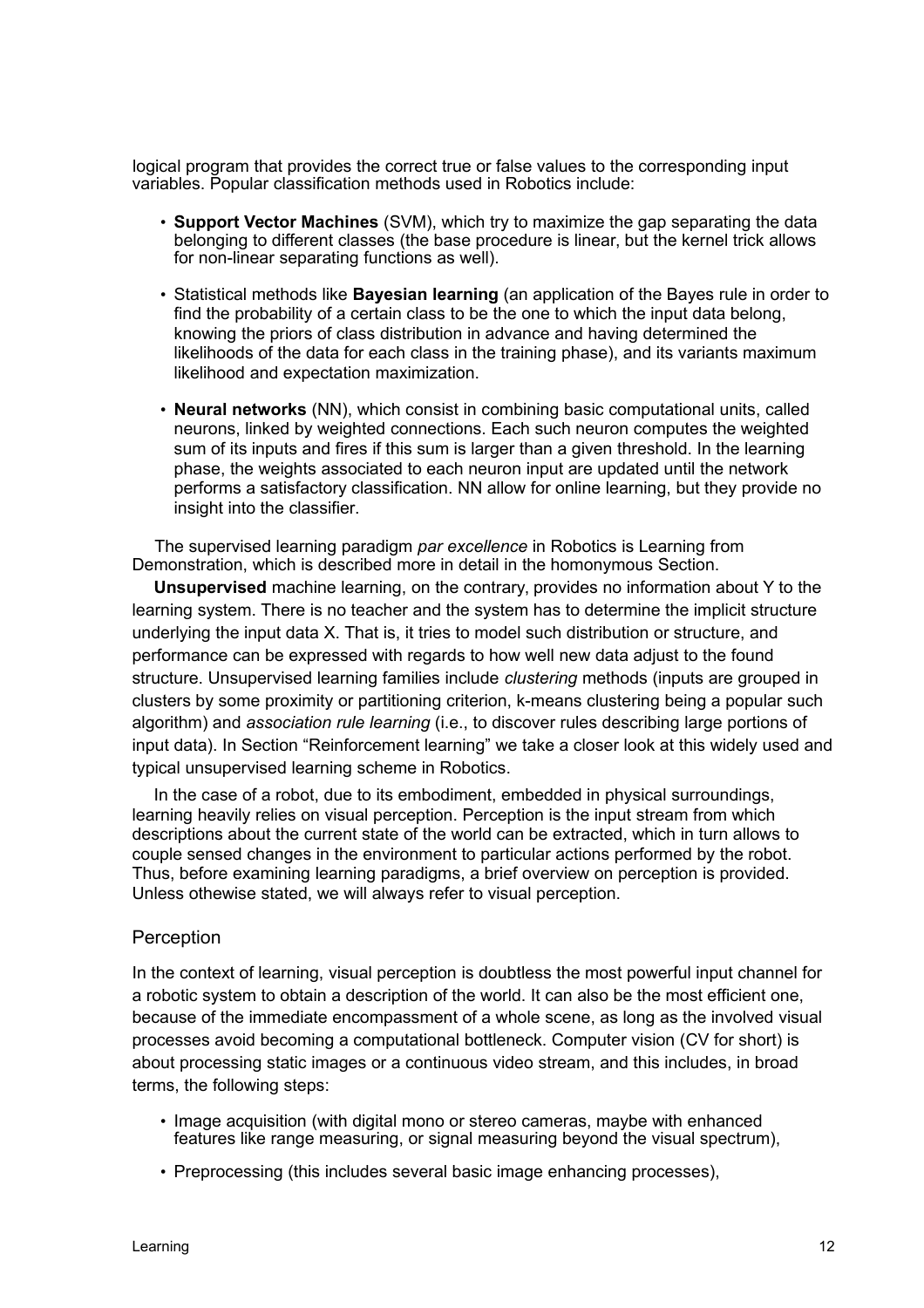- Segmentation (division of an image into regions, that may correspond to different objects or object parts),
- Recognition (bringing image regions in correspondence with object models or labels).

Applications of CV that are relevant for Robotics include object recognition (aka classification, that is, assigning a specific view of an object to its corresponding class, which is prespecified or has been learned), identification (of an individual object, face, fingerprint, iris, or the like), or detection (of an object, a defect, a person, etc. within an image). Specific instances of recognition like facial expression recognition or gesture recognition (including its dynamic version along a video sequence) are of particular interest in human-robot interaction. They are frequently used in the learning from demonstration context, as shown below. As for this application, another perception channel reveals as being quite useful, namely measuring the forces exerted on the arm (particularly in kinesthetic learning). To this end, either force/torque sensors mounted on the wrist are used, or force measurings at the robot's joints. Turning back to CV, the concurrence of different recognized objects/people or their spatial relationships may lead to quite basic instances of scene understanding, which however are still far from the richness of human scene understanding, due to the lack of knowledge about social and cultural cues.

State of the art tools are *Convolutional Neural Networks* (CNNs), which are artificial neural networks inspired in the visual cortex of animals and which model visual perception by humans (and by animals in general). They perform very well in image recognition: they are close to humans in object classification and detection (as long as images are not altered with filters, as in current popular smartphone applications), and even slightly better in fine grained classification. The labelling of the individual images appearing in the databases used for training these CNNs have been done by humans. Stated differently, the basis of classification, the implicit criteria for categorization have been established by humans. Nonetheless, projects exist nowadays to perform such categorization automatically, from the text accompanying the images in the world wide web, like captions of the photographs appearing in the news.

### Learning to act

In what follows we examine the two most extended learning techniques in Robotics, which happen to be quite genuine representatives of unsupervised and supervised learning. We will not go very deep into the technical detail, and instead try to provide a general idea of how they work, with special emphasis on the role played by the human programmer.

#### Reinforcement learning

Reinforcement learning (RL) refers to a set of algorithms devised to obtain an optimal or near-optimal policy (action selection based on the current state), without intervention of a teacher (i.e., they belong to the unsupervised learning category). The setting is conceived as a Markov Decision Process, the current state and action selected determine a probability distribution on future states, that is, the effect of applying an action depends only on the current state where the action is applied, regardless to the previous history. Full observability of each state is assumed, although partial observability formulations do also exist. The only feedback provided to the learner comes from the environment, where the robot's actions take place. There are many RL techniques, but the common features include the following:

• a set of environment and robot states *S*;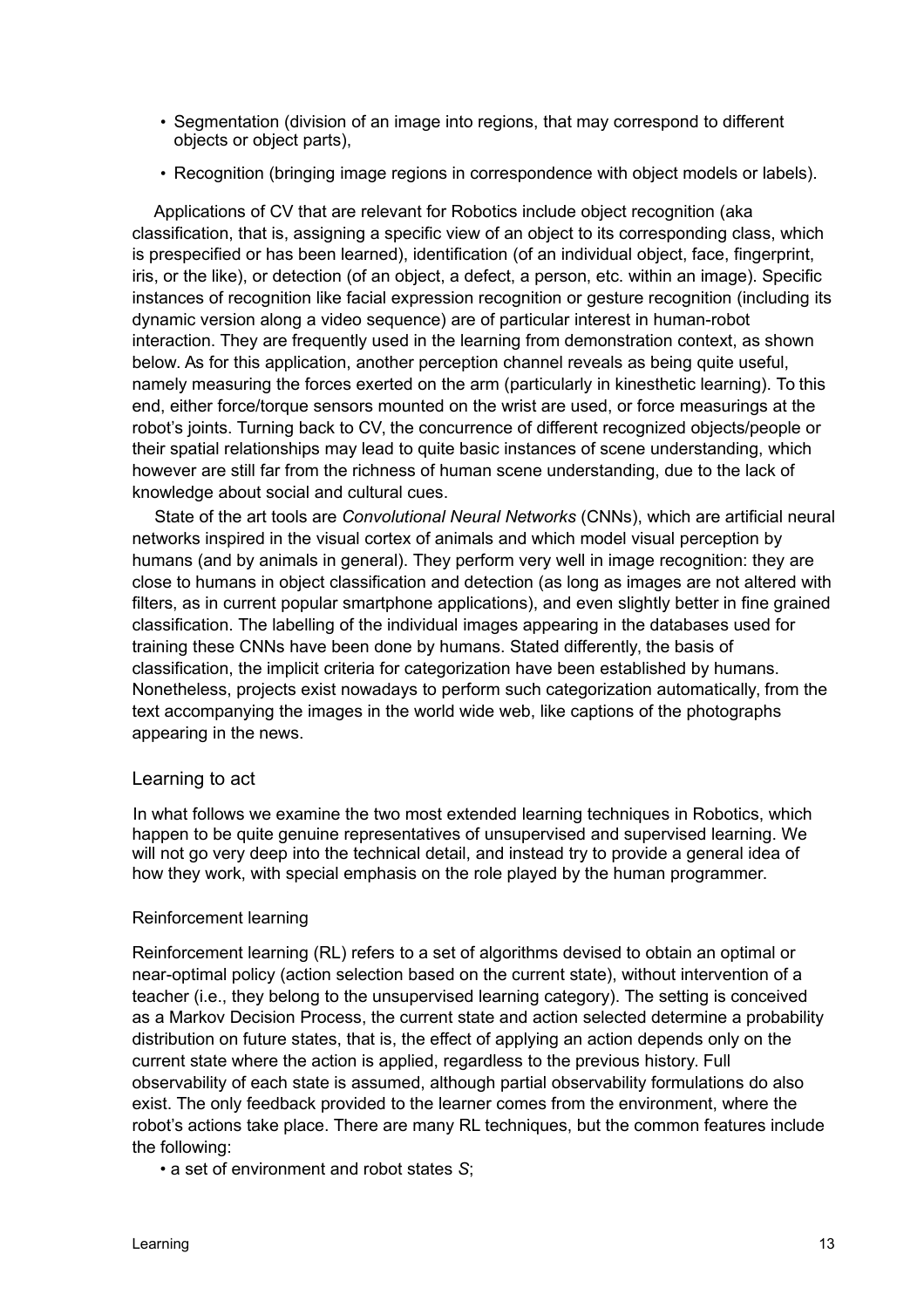- a set of actions *A* that can be executed by the robot;
- policies of transitioning from states to actions;
- rules that determine the scalar immediate **reward** of a transition;
- rules that describe what the agent observes.

The reward typically comes with the observation of the last transition undergone, and expresses the degree to which the resulting state (or the action leading to this state) is desirable. The reward is provided by state observations, but it is up to the designer of the RL algorithm (or the user implementing it) to decide which environment (or robot) features are used for computing the reward. Rewards express immediate satisfaction degrees, but what really guides the learning process are the *value functions* (aka utility functions) of the transitions (or of the states), that correspond to long-term degrees of desirability. Values are computed from the rewards of the estimated optimal course of actions leading to the final goal of the learning process. A certain state (or the transition leading to it) may have a high reward but a poor value, and vice-versa. While rewards are directly taken from state observations, values must be estimated and reestimated again and again from the sequences of observations a robot makes over its entire lifetime (i.e., from the different action courses that lead to these sequences of state observations). Some RL methods use a *discount factor* associated to future rewards, which allows to tune the relative influence of immediate versus long-term desirability. It should also be noted that most RL methods are stochastic approximations of exact Dynamic Programming: instead of sweeping over the whole state space, sampling of states according to the underlying probabilistic model is performed.

Value estimation can thus be seen as central to RL. Nonetheless, evolutionary optimization methods (like genetic algorithms or simulated annealing), which search the policy space directly, could be used instead. These methods do not allow to interact directly with the environment while learning, whereas value function estimation RL does, but they can be used to contrast their results with those obtained with RL. This online use of RL raises another question, namely the *exploration-exploitation* tradeoff: exploring new, potentially more rewarding states vs. exploiting current knowledge. A typical strategy to deal with this issue (among others) is the  $\varepsilon$ -greedy method, where the action currently believed to be optimal is chosen with probability 1 –  $\varepsilon$ , and another random action is chosen with probability  $\varepsilon$ .

Future projections of the system's behavior may either be model-based or model-free. The model mimics the system's behavior, it allows for simulations of possible courses of actions. An example of model-based algorithm is Adaptive Real-time Dynamic Programming. Model-free algorithms, on the other hand, do not require any knowledge about the consequences of the individual actions. Q-learning is a characteristic example of model-free RL algorithm.

#### Learning from demonstration

Learning from demonstration means basically that the robot is taught by performing the task to be learned "in front of" it (i.e., it is a supervised learning methodology) The *teacher* (generally a human demonstrator) executes several instances of the task in a way that the robot's perception system is able to follow their performance. If learning is conceived as taking place in a search space (the space of all the possible solutions to determining the correct trajectory or the correct sequence of actions to attain the goal), then learning from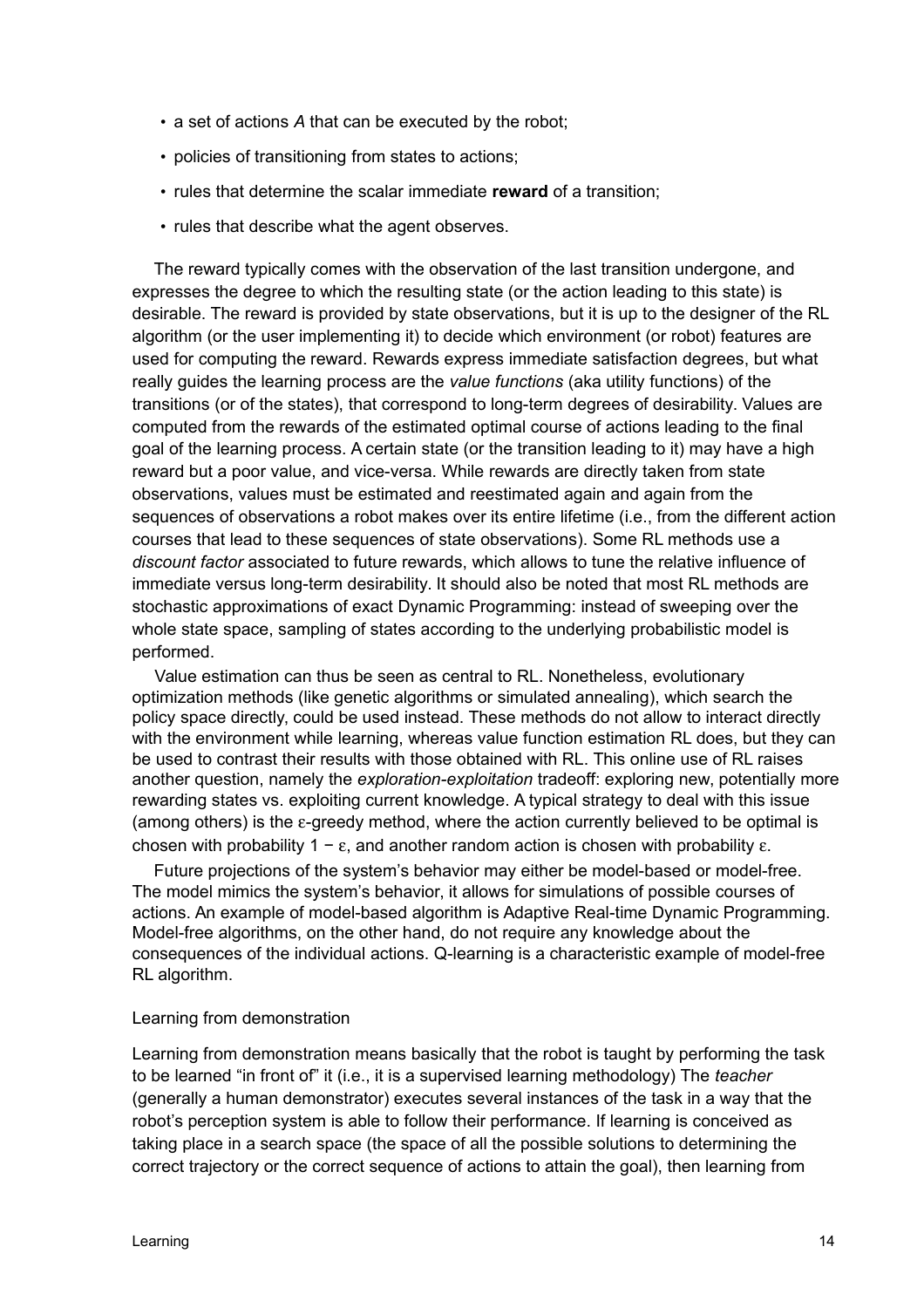demonstration (LfD) allows to drastically reduce this space, either by focusing or restricting learning to a close neighborhood of the solution, or by pruning away the parts corresponding to wrong solutions (by counterexamples). LfD, aka *imitation learning*, is also the way of programming robots in a natural and intuitive way. The human-robot interaction (HRI) tools used to this end will be examined below, but it is pertinent to mention now one of these tools, namely kinesthetic guidance. This refers to physically guiding a robot arm along the desired trajectory by pulling and pushing it at the end-effector (or other parts of the arm). And it is pertinent to mention it here because one of the very first industrial robot programming methods consisted precisely in guiding the robot (directly, with the help of a teach pendant -a kind of wired remote-, or by driving a lightweight mock-up) along the desired trajectory, which was registered for later reproduction in the execution phase. What distinguishes LfD from these early programming ways is that not an exact reproduction of the taught trajectory is sought, but a *generalization* over several such demonstrations, which are executed in slightly varying conditions. As a result of the learning process, such a generalization aims at adjusting to the current conditions during execution.

Skill transfer in LfD means to answer the following questions:

• What to imitate?

• Who to imitate?

• How to imitate? • When to imitate?

The *who* and *when* questions haven't received much attention in research, as in the usual setting there is just one teacher, and the instants where the demonstration begins and ends are well-established. *What to imitate* refers to determine which are the relevant parts of the demonstration that need to be learned. This is achieved by the repeated demonstrations in the learning phase: only the relevant parts of the task are expected to be maintained along the demonstrations (thus, certain variability is desirable). Furthermore, and this is an HRI issue, *social cues* may be used for focusing the attention on the important parts of the task: gazing or pointing at region and time-intervals of interest, using verbal statements, etc. This means of course that the robot has to be previously endowed with the capacity of interpreting such social cues. Furthermore, it has to be established whether the robot is intended to reproduce the articular motions of the teacher, to follow the trajectory of the hand, or if only the final position attained is relevant. The first variant, pursued e.g. in gesture learning, may be impossible due to large differences in the embodiment of teacher and robot (see the correspondence problem below). In any case, also a metric of imitation performance has to be defined, associated to the different alternatives the imitation may be conceived, namely as achieving the same final relative position, the same absolute position, or the same relative displacement as in the demonstration.

*How to imitate* addresses the so-called *correspondence problem*, which relates to the different embodiment of teacher and learner, therefore exhibiting a different kinematic structure (such differences may be just a question of scaling, or of different proportions, or even of different number, disposition or type of joints).

In the research community, LfD is usually distinguished as occurring at trajectory level or at task (or symbolic) level, and in the previous paragraphs we have been switching indistinctively between both modalities. At trajectory level, the robot learns to perform basic sensory-motor skills, and for this reason it can also be envisioned as learning control policies. It is a generalization of movements, aiming at obtaining a generic representation of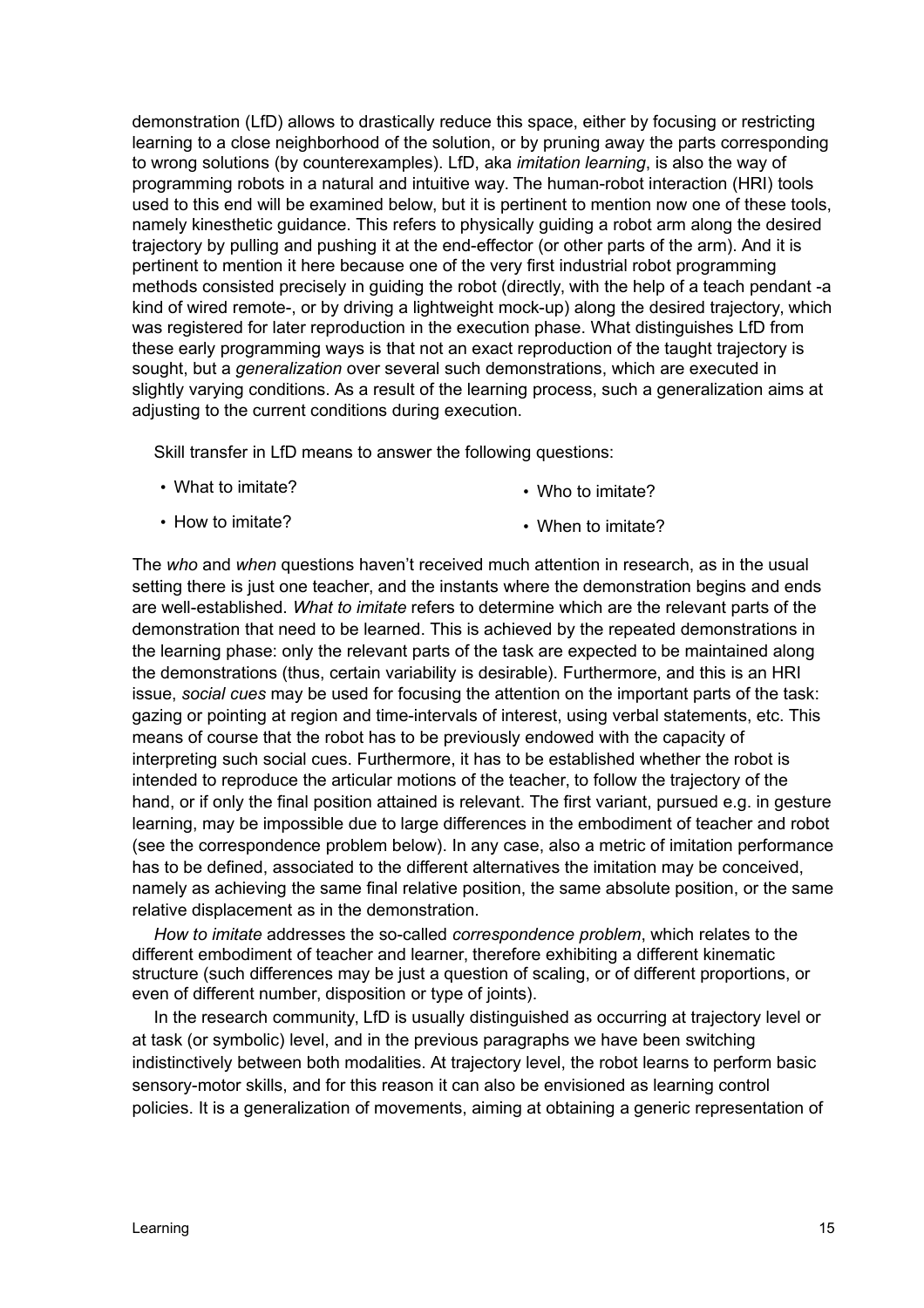motion which allows to encode very different types of signals/gestures<sup>15</sup>. The what-toimitate problem translates into which variables have to be chosen to encode a movement. Alternatives addressed by researchers include encoding at joint level, at task level, or in torque space. The type of motion to be encoded may be cyclic (i.e., repeated under slightly varying conditions), discrete, or combining both types. Prior to the actual learning, dimensionality reduction techniques may help to reduce its computational load. The original recorded signals are projected onto a latent space with fewer dimensions while preserving the maximum amount of information. A typical such technique is Principal Component Analysis (PCA), where the main direction to be projected upon is the one where the data exhibit the highest variance, the next one is the following highest variance direction, with the constraint of being orthogonal to the first one, and so forth. The encoding may be based on statistical analysis (like Gaussian Mixture Models, combined with Gaussian Mixture Regression for the predictions (GMM/GMR), Hidden Markov Models (HMMs), or other), or based on dynamic systems, like Dynamic Motion Primitives (DMPs), Locally weighted regression (LWR) or even recurrent Neural Networks<sup>16</sup>. Vision and proprioceptive sensors are the most common input sources, although force/torque sensors have also been considered in recent years<sup>17</sup>, especially for the cues they provide in collaborative tasks<sup>18</sup>. As for the latter, robots involved in collaborative tasks, the assignment and switching of the roles of master (teacher) and follower within the same task have also been studied based on interaction forces<sup>19</sup>, or switching between reactive and proactive behaviors by anticipating human motions<sup>20</sup>.

As for task level learning, the aim is to formulate the task in terms of predefined atomic actions (or small standardized sequences of atomic actions) represented symbolically, for example as rules in STRIPS-like formalisms. Such rules, if appropriately learned, can be concatenated afterwards by using a planner to reproduce the sequence of actions that fulfills the task under slightly different start and goal conditions. Such sequences of actions can also be encoded and reproduced using classical machine learning algorithms like HMMs, or graph-based hierarchical encodings $21$ . Symbolic learning requires the sensory input to be processed and segmented into meaningful world transitions corresponding to the aforementioned actions. Sequencing entails learning some kind of precedence constraints between actions. Some actions have to strictly precede others, and this is discovered after a sufficient number of demonstrations whose variability uncovers such strict precedence, distinguishing them from actions that only circumstantially happen to occur in a given temporal order. While task or symbolic learning allows to learn interactively high-level skills, these methods have the disadvantage of relying on a large amount of prior knowledge (e.g. about the basic atomic actions) in order that the demonstrated sequences can be segmented consistently.

In LfD, the more demonstrations provided to the robot, the better should the task at hand

.

<sup>15</sup> Aude Billard and others, 'Robot Programming by Demonstration' in Springer Handbook of Robotics (2008) hhttp : / / dx . doi . org/10.1007/978-3-540-30301-5\_60i .

<sup>16</sup> Masato Ito and others, 'Dynamic and interactive generation of object handling behaviors by a small humanoid robot us-ing a dynamic neural network model' (2006) 19(3) Neural Networks 323 hhttp://dx.doi.org/10.1016/j.neunet.2006.02.007i

<sup>17</sup> Leonel Rozo, Pablo Jiménez, and Carme Torras, 'A Robot Learning from Demonstration Framework to Perform Forcebased Manipulation Tasks' (2013) 6(1) Intell. Serv. Robot. 33 hhttp://dx.doi.org/10.1007/s11370-012-0128-9i .

<sup>18</sup> L Rozo and others, 'Learning Physical Collaborative Robot Behaviors From Human Demonstrations' (2016) 32(3) IEEE Transactions on Robotics 513 hhttp://dx.doi.org/10.1109/TRO.2016.2540623i .

<sup>19</sup> Y Li and others, 'Role adaptation of human and robot in collaborative tasks' (May 2015) hhttp://dx.doi.org/10.1109/ICRA. 2015.7139983i .

<sup>20</sup> W Sheng, A Thobbi, and Y Gu, 'An Integrated Framework for Human-Robot Collaborative Manipulation' (2015) 45(10) IEEE Transactions on Cybernetics 2030 hhttp://dx.doi.org/10.1109/TCYB.2014.2363664i .

<sup>21</sup> Billard and others (n 15).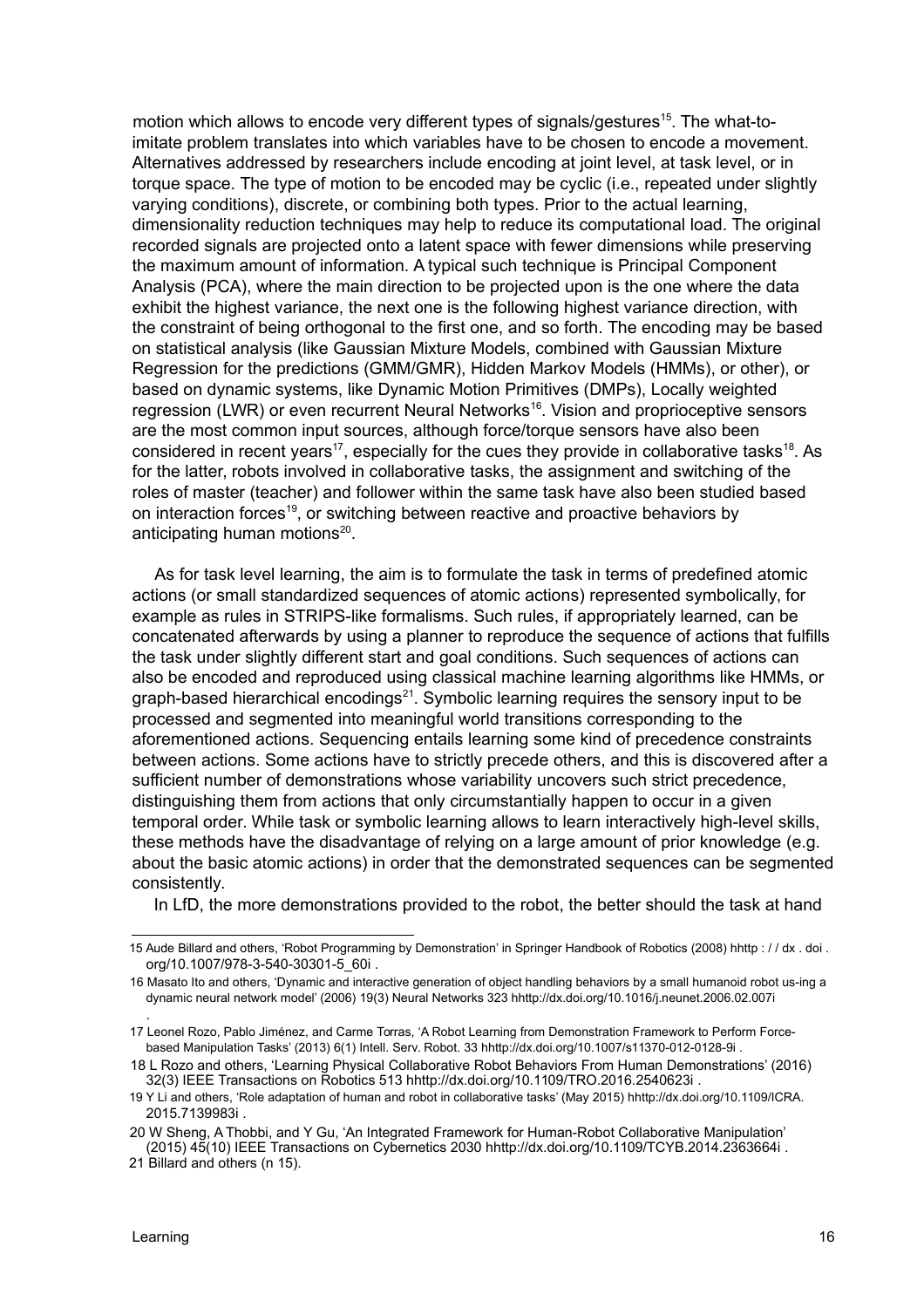be learned by the robotic system. However, the more demonstrations have to be shown to the robot, the more annoying and tedious becomes teaching the task to the robotic unit. Ideally a few demonstrations should suffice, as long as they are different enough as to highlight the really significant traits of the task, as said above. But, with the exception of very simple cases, it is difficult in general to design such a set of significant demonstrations. An interesting way out is to resort to some kind of *incremental* learning. Rough versions of the task are learned with as few demonstrations as possible, and the robot starts executing them right away. Performance may be poor at the beginning, but monitoring of the robot by the programmer or the user allows to detect where improvements are required. The learned task is progressively refined by providing new demonstrations. The errors observed in early performances allow the teacher to identify where the new demonstrations have to provide new insights about the task. Verbal and non-verbal cues can be used by the teacher to guide the attention of the robot system towards the parts of the task that need to be improved. This guided incremental learning is often called *scaffolding* or *moulding* of the robots knowledge about the task, it can also be seen as a variant of *coaching*.

Driving the attention towards some parts of the task or specific locations of the setting is a typical application of HRI. Social cues have been investigated and applied to this end. They encode in some sense priors of the statistical learning methods, speeding up learning. Nonverbal cues include pointing and gazing, whereas verbal instructions require some form of natural language processing. Even the prosody of spoken instructions has been studied in the search of such social cues. As said above, CV techniques are needed for interpreting the gestures associated to such attention-driving cues.

Last but not least, another way of avoiding a huge number of demonstrations is transferring the refinement of action learning to an unsupervised method. This has the advantage of reducing drastically the search space of the latter, thanks to the demonstrated tasks, while avoiding to further resort on the teacher for obtaining a more accurate performance. Typically, such unsupervised task refinement learning consists in some form of RL.  $In^{22}$  the perspective is somehow complementary: a (relational) RL approach is enhanced with occasional requests to the teacher, who performs demonstrations oriented at pruning the search space significantly. The own system provides suggestions on which aspects should be covered by the demonstration. The idea behind this approach is that the time of the human teacher is much more valuable than the robot's time and thus requests should be kept at a minimum.

Finally it should be stressed that some LfD schemes resort to biological analogues, being the most characteristic those models that try to mimic the functioning of Mirror Neuron Systems, which are responsible of imitation in animals.

# **Conclusions**

In this contribution we have presented a brief overview on the most salient cognitive techniques that can provide robots with a certain degree of autonomy, and some kind of smart response in front of a continuously changing world, with predictable evolutions but also surprising contingencies. In first place we have perception, the input to the control system and thus to decision making. Perception depends on the identification parameters provided by the human designers/programmers, and modern classification algorithms like the powerful CNNs operate on labeled data (or contextual information). In other words, the semantic content has been previously given by humans. This statement can also be

<sup>22</sup> David Martínez, Guillem Alenyà, and Carme Torras, 'Relational reinforcement learning with guided demonstrations' [2016] Arti cial Intelligence hhttp://dx.doi.org/10.1016/j.artint.2015.02.006i .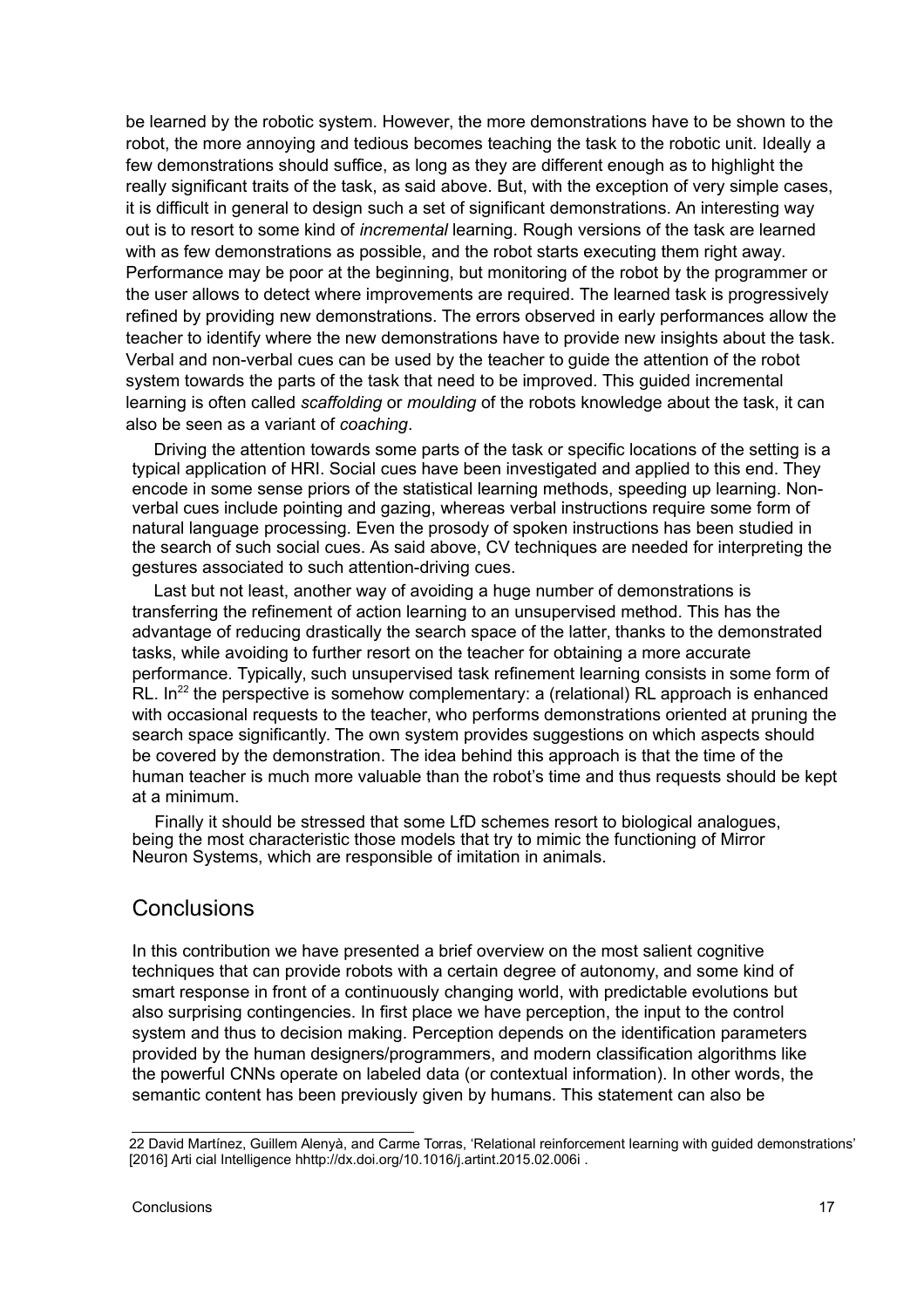extended to methods learning from data extracted from internet, with the potential risks attached to such an uncontrollable source.

In simple reactive controls the response is always perfectly defined, and can be reliably predicted, up to errors or failures. The problem becomes more involved when higher cognitive functionality is invoked. Motion planners compute paths of the robots (maybe trajectories, if the different velocities along the path are also considered) and even such an apparently innocuous duty can have social or ethical implications if, for example, such a path appears traversing a sensible area. The geometrical basis of such planners excludes any moral responsibility of the robotic agent, as it corresponds to the human programmer to exclude such areas from free-space, or to foresee their possible existence if the system builds its maps autonomously, and in this case, the means for identifying such areas should be provided.

As for task planning, we have seen that deterministic planners rely on logical linking of actions. Of course this can become arbitrarily complex, but at least **traceability** of plans is granted. Undesired side-effects from some actions can be traced back for uncovering the conditions that produce them, which in turn may have consequences on the design of the actions (more than on the process of planning per se). Probabilistic task planners, on the other hand, are more difficult to trace back-if not impossible- due to the randomness of some decisions<sup>23</sup>: the probability of occurrence of each effect is naturally known, but the actual effect that finally takes place is clearly unknown until it happens. Such probabilities may provide a quantization of the liability of the human designer to each outcome, a kind of calculated risk, but the chaining of several actions may introduce rapidly a high degree of complexity, as for the combinatorics of effects. Moreover, it is a common practice to include a number of spurious effects within a generic "noise" effect with certain probability.

We have seen the two paradigmatic learning strategies. Supervised learning, and in particular, learning from demonstration clearly assigns the whole responsibility of what is learned to the teacher, the one who provides the demonstrations. Liability may be limited by the learning performance of the system, and the errors that may arise during the learning process. See also<sup>24</sup> for the difficulties of assigning liability to AI systems in the military context. In unsupervised learning the issue is a little bit more tricky, although what is considered a reward to guide the learning development is of course a decision of the designer. Even the fact that it is long-term value function and not the immediate reward, as we have seen, what determines action selection, the computation of the value function still bases on what the designer has considered to be the state variables to promote. Modelbased learning even allows for a certain kind of predictions.

In sum, cognitive processes in robotic systems have been designed and implemented by humans. Deterministic processes can be predicted, as for their evolution and final result, or traced back. In the case of probabilistic processes, also certain predictions on their behavior can be made, with associated probabilities of occurrence, although combinatorics and insufficient computing power may pose some limits to the designer's or programmer's anticipation capabilities. This can be partially alleviated by performing a worst-case analysis, which reduces the options to consider. In any case, it is up to the human programmers/users to decide whether complexity and uncertainty may shelter questionable decisions of the robotic system. As for today, there is nothing like an autonomous will of a robotic system, and the morality of its actions is the morality of its human designers, programmers or users.

<sup>23</sup> unless, of course, a register of all the history, i.e., of the whole sequence of states and actions, is kept, and not just the final result

<sup>24</sup> Maite Lopez-Sanchez, 'Some Insights on Artificial Intelligence Autonomy in Military Technologies', in this publication